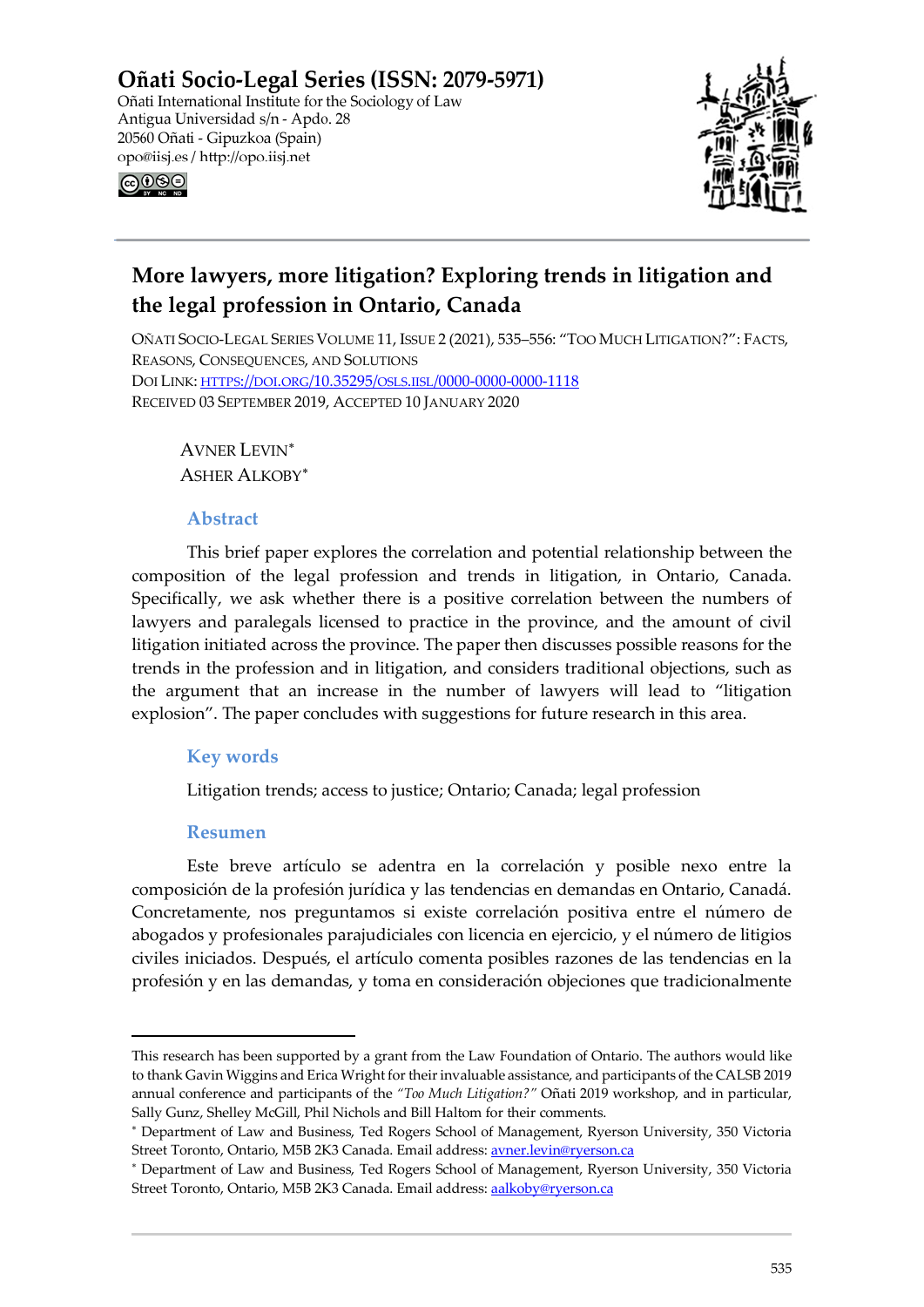se han hecho, como que el aumento en el número de abogados conducirá a una "explosión de demandas". Concluimos con sugerencias para investigaciones futuras.

### **Palabras clave**

Tendencias en litigios; acceso a la justicia; Ontario; Canadá; profesión jurídica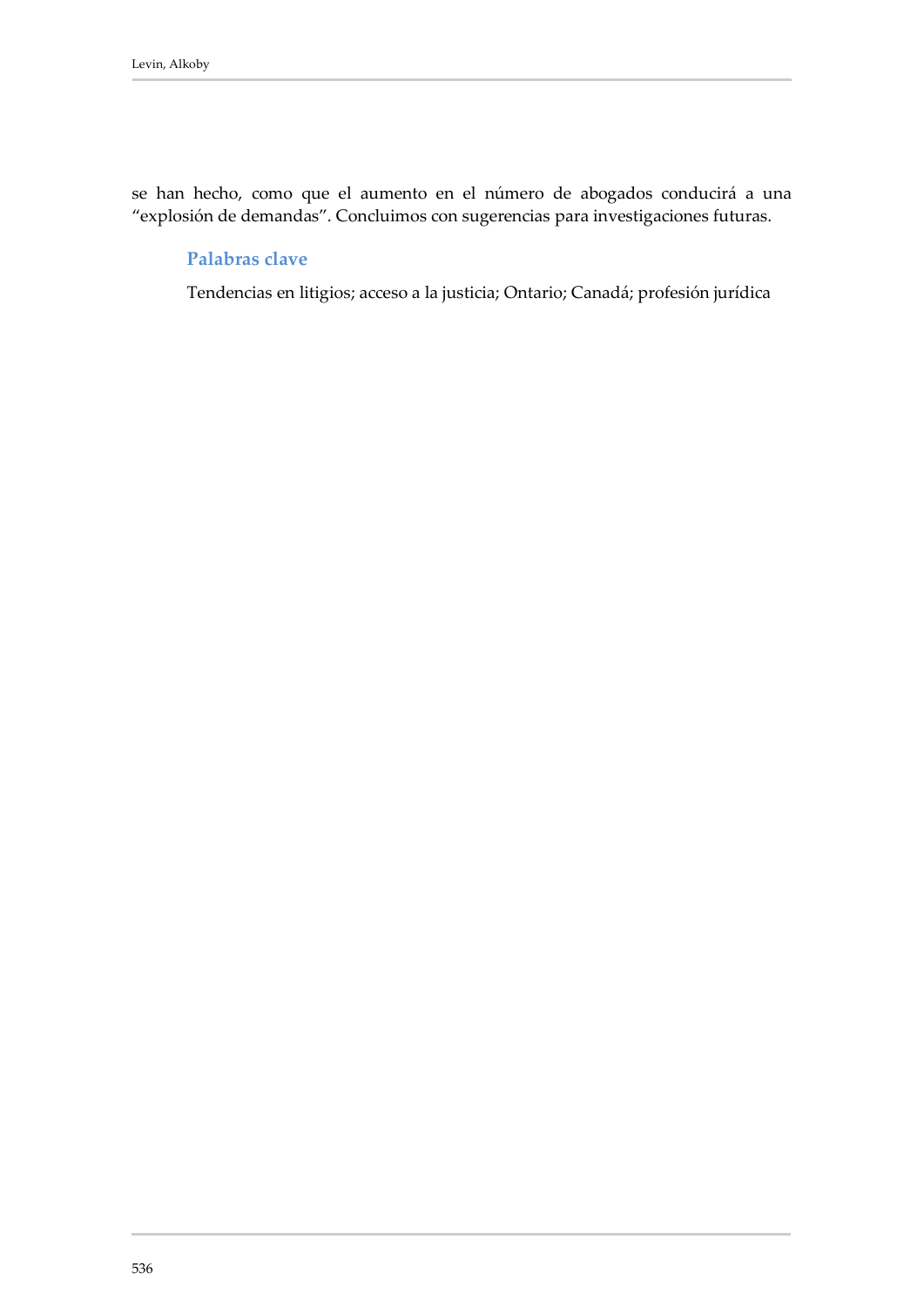# Table of contents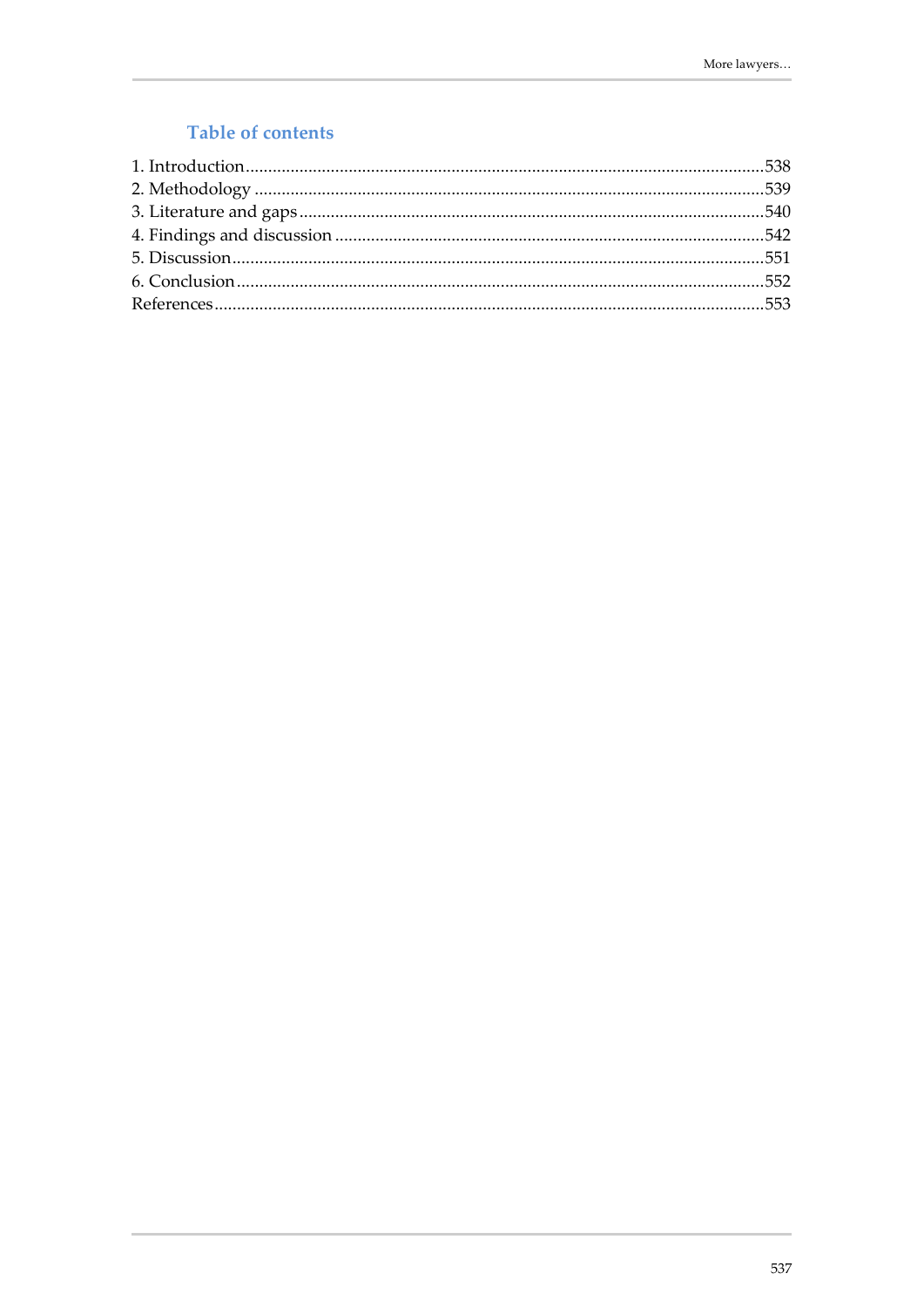# <span id="page-3-0"></span>**1. Introduction**

There has been widespread discussion and speculation about the correlation and relationship that exists, if at all, between the composition of the legal profession and litigation trends. For example, there has been dated yet wide-reaching discussion about the negative societal and professional impact of too many people entering the legal profession, in Canada and other countries. Concerns have been expressed by academics and professionals that the admission of too many lawyers to the Bar will, among other things, result in a supply-driven excess in litigation (Easton 1997, Andrew *et al.* 1999). These concerns were mostly based on speculation, as there is no empirical data that explicitly compares the amount of litigation in Canada to the number of lawyers. Similarly, there has been speculation in Ontario that the introduction of increasing number of paralegals, and the approval of new areas of practice such as Family Law (Law Society of Upper Canada – LSO – 2017) has led and will lead to increased litigation in areas for which paralegals are licenced. On a more positive note, hopes have been expressed that opening the legal and paralegal profession to more entrants would result in greater access to justice and that the legal representation of individuals and corporations in Ontario would become more efficient and effective. Among others, we had hoped that one outcome of an increased number of legal professionals would be a more diverse and inclusive profession that is representative of contemporary Ontarian society in terms of gender, age and other identity markers.

We are now in a position to address the correlation question by comparing datasets that have been largely disparate to-date, and this paper is the first in a number of inquiries that we will conduct into the relationship between the composition of the profession and litigation trends. The Law Society of Ontario has been releasing increasingly detailed information on the composition of the profession, from as early as the mid 1980s. In addition, richer information about litigation, including the numbers and causes of action filed, is now available through Statistics Canada (Statistics Canada 2018) and through innovative analysis of practice management information, published by practice management vendors and other analysts. The purpose of this paper is to start making sense of these data and fill existing empirical gaps through an analysis and comparison of the data available specifically for the number of lawyers and the number of paralegals in Ontario to trends in the number and types of civil lawsuits filed in court.<sup>[1](#page-3-1)</sup> This in turn will allow us to determine more conclusively whether the introduction of more lawyers and paralegals into the profession has resulted in more civil litigation as has been feared by some, and hoped by others, and to determine how future research would best provide the empirical information that will help improve access to the justice system in Ontario.

The structure of this paper is as follows. We begin with a discussion of our data sets and methodology and a review of existing literature. We then present and discuss the comparison of the data regarding the legal profession with the data on litigation in Ontario. Finally, we suggest some conclusions and insights for future research in this area.

<span id="page-3-1"></span> $1$  We note here that litigation data captures, by definition, disputes between parties that have advanced to a stage in which a record about the dispute has been created. There are in all probability many more disputes that do not advance to such a stage, for a myriad of reasons, some of which may impact litigation trends as well.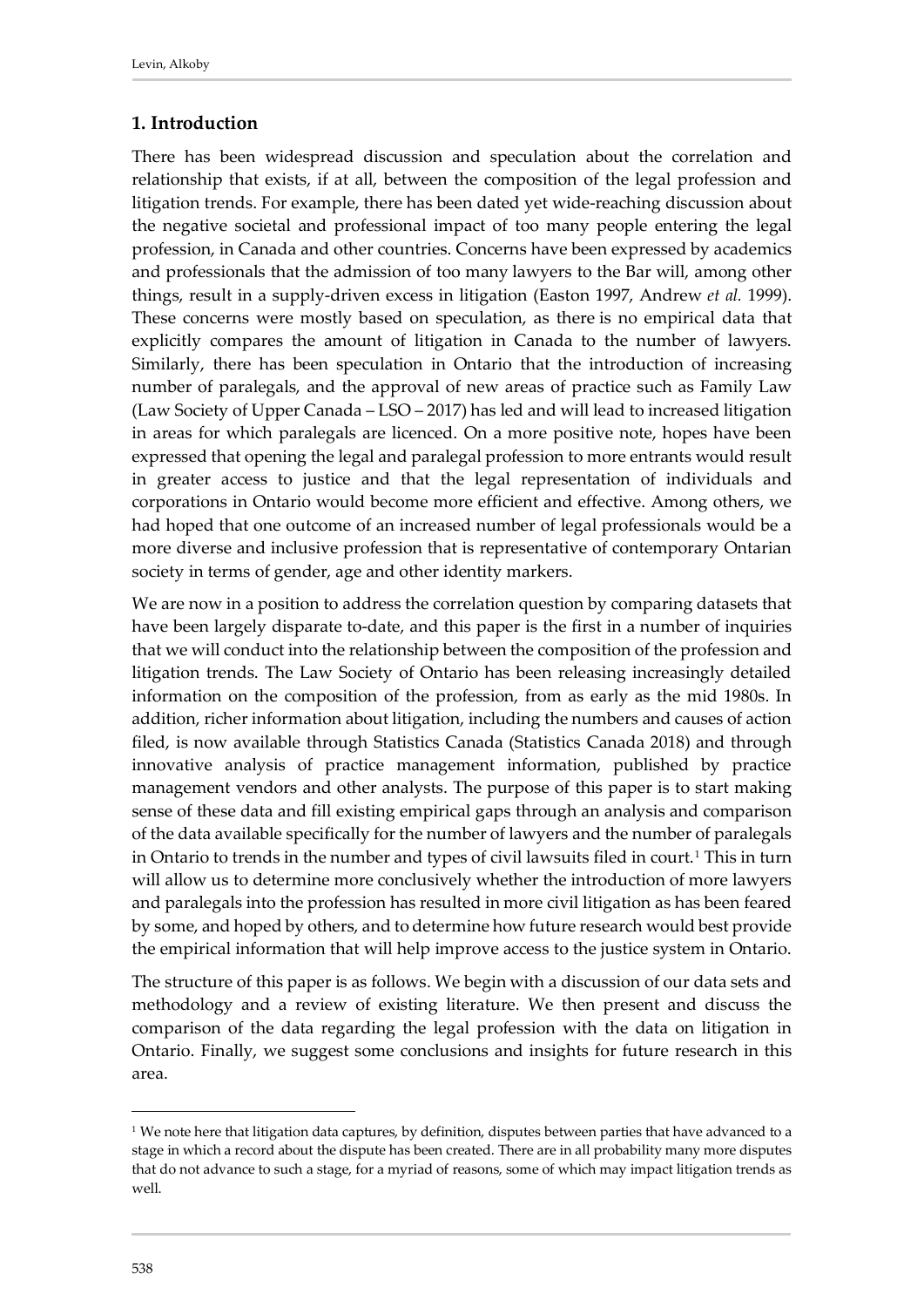# <span id="page-4-0"></span>**2. Methodology**

We used a quantitative longitudinal approach in this paper in which data from several secondary sources were statistically analyzed to determine potential correlations between the sets. It is of course not possible to determine causation on the basis of such comparisons, and indeed, in the following sections we discuss several potential reasons for the patterns that we observed. In this respect, comparison with similar research projects in other jurisdictions would be helpful. At the same time, we note where there appears to be an empirical basis on which specific speculations, such as the prediction of a potential "litigation explosion," or a crisis of rising lawsuits in Canada (The Ottawa Citizen 1996, Olson 1997, Gonzalez 2006) can be contested.

The data sources and sets in use for this paper were as follows and briefly described immediately below:

- a. Statistics Canada
- b. The Law Society of Ontario (formerly the Law Society of Upper Canada)
- c. The Ministry of the Attorney General of Ontario

### *a. Statistics Canada*

In 2005 Statistics Canada began collecting and analyzing civil litigation data across Canada. The data are available by jurisdiction (provincial, federal) and by cause of action. Statistics Canada collects the data directly from the respective courts, and publishes the data on an annual basis. The causes of action collected by Statistics Canada are bankruptcy proceedings, debt collection, "other" contractual matters (such as landlord/tenant disputes, employment issues, mortgages and liens), motor vehicle tort litigation, "other" tort litigation (such as defamation and negligence), probate actions and two more general categories of "other" civil action (such administrative law issues, constitutional issues and any issue that does not fit the above categories) and "unknown" type of action (where there is insufficient information collected by the courts). Family law litigation is not presently collected and is not included in the data.

#### *b. The Law Society of Ontario*

The Law Society (LSO) publishes annual reports, that since the early 1980s have included some information about the state and composition of the legal profession. Data have included membership numbers per licensing fee categories, and increasingly in recent years, demographics and diversity information, such as gender or identification as a member of a racialized group. The LSO has also published information about areas of practice and the amount of time members devote to each area. Since 2008 the information has also included paralegals, which in Ontario are also regulated by the LSO. All data are reported by members to the LSO, and some diversity-related information is voluntary.

#### *c. The Ministry of the Attorney General of Ontario*

Prior to the beginning of the collection of information by Statistics Canada in 2005 various provinces, including Ontario, engaged in their own collection efforts. In Ontario, information was collected at a local court level and then aggregated by the Ministry of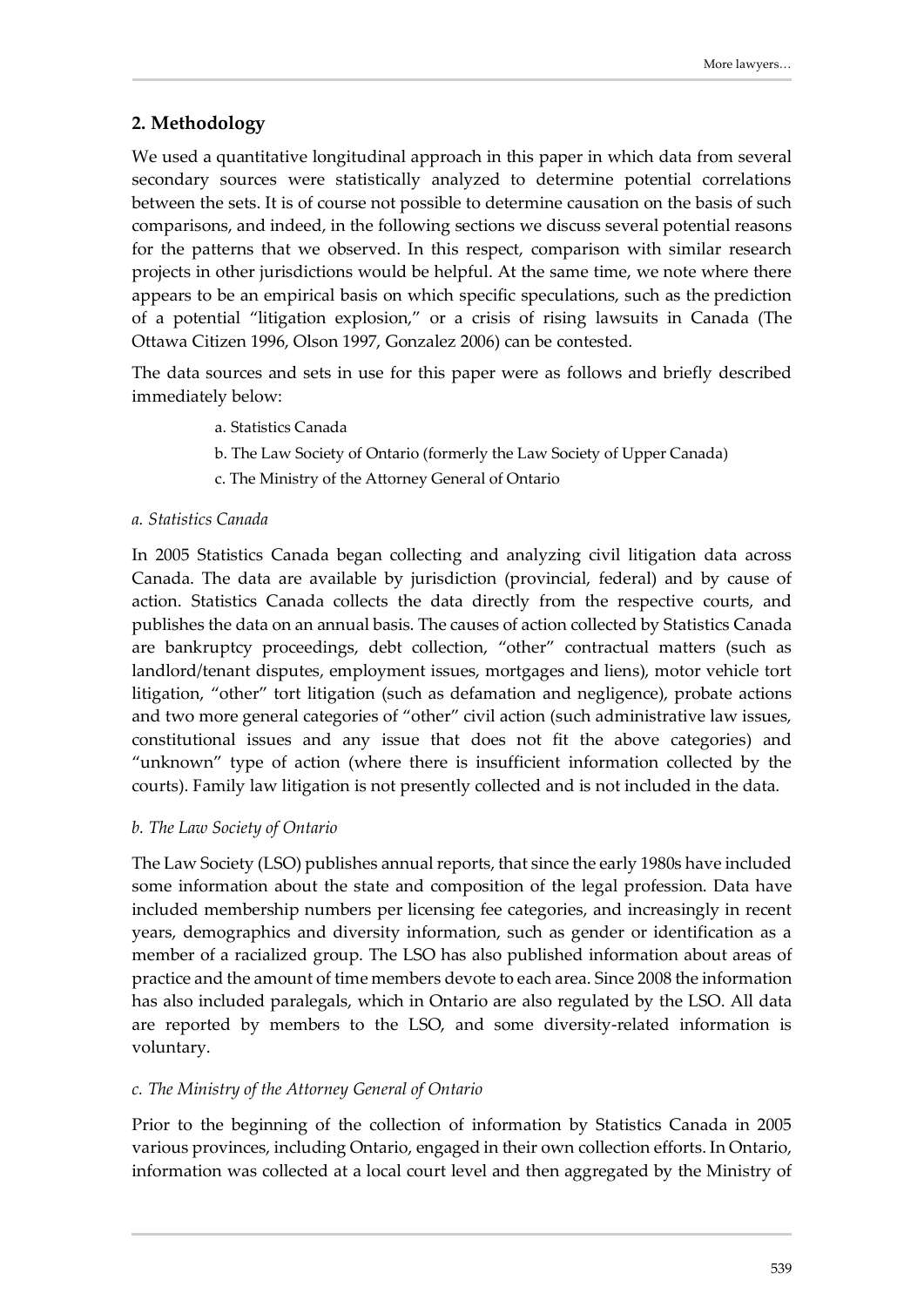the Attorney General (MAG). The information was published annually as Court Statistics Annual Reports as early as the beginning of the 1970s.<sup>[2](#page-5-1)</sup> Unfortunately, the categories and methodology used by Ontario to collect the information published in these reports were not adopted by Statistics Canada. It was therefore not possible to immediately compare litigation data prior to 2005 with litigation data post 2005. In fact, so far we have only been able to compare the total number of cases that have been initiated, and in order to do so we have removed from the old reports all family law and criminal law related proceedings, since these categories are excluded by Statistics Canada from their reports.

Following our discussion of the literature we present the analysis that we have been able to conduct so far on these datasets and our comparison of the number of civil lawsuits filed annually in the Ontario Provincial and Superior courts (categorized by type of claim where data exist) to the number of lawyers practicing in Ontario and their area of practice (again, where data exist). For more recent years, we are able to include paralegals in the analysis as well. Finally, as noted above, although a more complete analysis of litigation trends should include data on family disputes and criminal law, this information is not presently available from Statistics Canada.

# <span id="page-5-0"></span>**3. Literature and gaps**

During the 1980s and 1990s, in part attributed to tort reform in the US, there was palpable public anxiety over a claimed increase in litigation (Galanter 1986, Alexander 1994). Concerns about this trend spreading to Canada were voiced, fear of excessive litigation and, concurrently, of too many lawyers competing in an oversaturated market (The Ottawa Citizen 1996, Harnick 1997). There was concern of "supply-driven" litigation, due to the fact that an over-competitive market would make lawyers more eager to solicit clients, placing strain on the courts, and creating more opportunity for ethical misconduct (Easton 1997, Andrew *et al.* 1999). Similar concerns have been voiced in Israel, where the profession has undergone over the last two decades a process of expansion and deregulation, leading to recent claims of being the jurisdiction with most lawyers per capita in the world (Katvan 2013). Some have argued that the motivation of such concerns is to be found in attempts to maintain the elevated societal status of the profession (Abel 1988, Ziv 2008) or to maintain the gender and ethnic homogeneity of the legal profession (Katvan 2013), rather than legitimate fears of an overly litigious society.

There have been several attempts in other jurisdictions to examine whether an increase in the size of the profession is correlated with an increase in litigation. In Europe, for example, a recent study analyzed thirty member states of the European Council between 2006–2014, finding that the number of lawyers had a positive and statistically significant impact on litigation rates (Bielenand and Marneffe 2018). Scholars have been careful to note, though, the influence of other factors on the decision to litigate. In the United States, for example, one study examined tort filings in ten representative states over twenty years, looking at factors that influenced the decision to litigate (Yates *et al.* 2001). One important finding was that the rate of litigation was higher in states with fewer

<span id="page-5-1"></span><sup>2</sup> Many thanks to Bert Kritzer for making these reports available to us and allowing us to contact MAG staff that had assisted him in the past.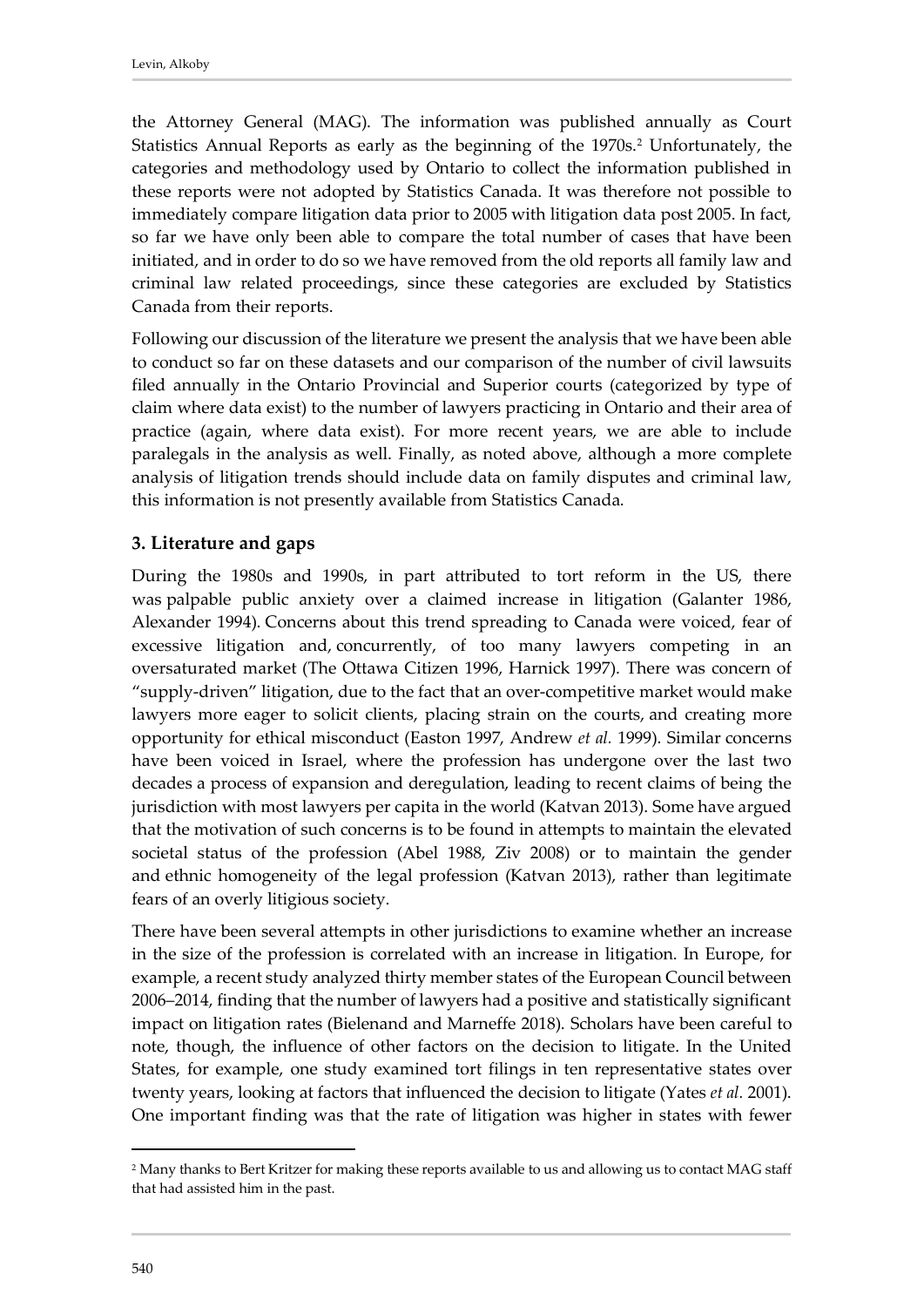welfare programs (Yates *et al.* 2001). This may indicate that other factors (beyond the increase in size of the legal profession), such as the political leaning of governments, their social policy decisions, as well as the judicial appointment process and court administration influence the decision to litigate, and that claims that the size of the legal profession directly impacts the amount of litigation may be too simplistic (Yates *et al.* 2001, 2010).

Indeed, recent scholarly concerns about litigation have been not over its increase, but that it may be diminishing, with an apparent decline observed in both civil and criminal litigation in the United States (Galanter 2004, Burns 2013, Scallen 2017). This trend is occurring internationally as well, with scholars in Germany, Japan, the Netherlands and the United Kingdom all noting a decrease in litigation (Chan 2019, de Groot-van Leeuwen 2019, Schultz 2019, Seidman 2021, Bocharov 2021).<sup>[3](#page-6-0)</sup> In the United States the discussion of vanishing litigation has largely focused on tort law and the implications of tort reform on the litigation rate and access to justice (Galanter 1996, Solomon 2014, Daniel and Martin 2016). Notably, tort reform was enacted in response to decades of criticism of the American civil justice system by corporations and special interest groups, citing the same rhetoric of a litigation explosion and "out of control" juries (Nockleby 2007). One study, based on a methodology of surveys and interviews with practitioners in Texas, found that tort litigation in that state declined significantly following tort reform, and that lawyers took on fewer cases, screened potential plaintiffs more strictly, and altogether left this area of practice (Daniel and Martin 2016).<sup>[4](#page-6-1)</sup> Against this backdrop there is additional research finding that there is an ongoing need for increased and easier access to legal services. In the United States (surprisingly, perhaps), few people seek to resolve disputes legally (Kritzer 2008) and those with low income, as per the study above, face 88% of their legal issues without a lawyer (Yates *et al.* 2001, Kritzer 2010).

In Canada and in Ontario, troubling statistics exist, such as the fact that 64% of familylaw litigants in Canada have no legal representation, or that in any three-year period 12 million Canadians encounter a legal issue, but 20% take no meaningful legal action to find a solution (Fish 2017, Trabucco 2018). Yet despite this apparent clear need, and the realization that the results of reform are at times unsuccessful, there is little analysis of the relationship between the composition of the legal profession and its impact on access to justice. Similarly, new data increasingly available through the analysis and reporting of practice management firms, has not been included in the analysis and understanding of litigation trends and the relationship between such trends, the legal profession, and public access to the justice system. As data collected by professional firms increasingly reveal, the decision to seek legal representation is a complex one, and relies on many factors, of which cost is but one (Clio 2018). Questions in Canada, and in Ontario specifically, about the state of the legal profession and how it impacts the justice system have been raised from different perspectives, and framed as "access to justice" questions, as "access to the profession" or "articling crisis" questions, as issues of increasing selfrepresentation, and as crises of affordability and efficacy of legal representation.

<span id="page-6-0"></span><sup>3</sup> Russia, on the other hand, has seen litigation increase (Titaev 2019). We note as well the methodological challenges of drawing comparisons between jurisdictions as discussed by Onţanu nd Velicogna (2021).

<span id="page-6-1"></span><sup>4</sup> This methodology can serve as a guidepost for further research in Ontario.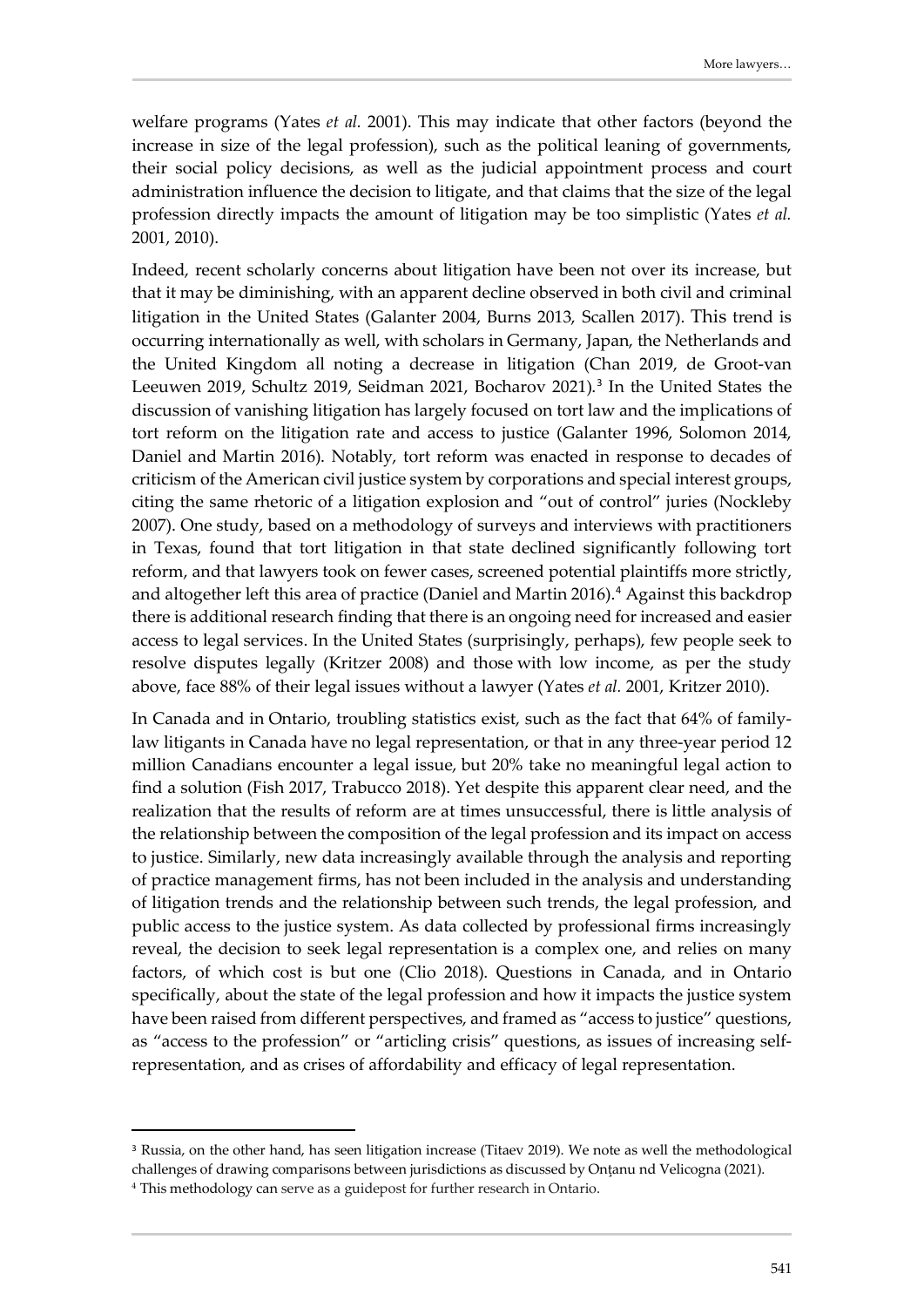Within the legal profession in Ontario, members have been concerned about the appropriate balance between lawyers and paralegals, in terms of areas of practice, ethical conduct, diversity and overall numbers. Lawyers are less diverse than society at large, and less diverse than paralegals (80% of lawyers in Ontario identify as white, LSO 2016) but while we and others have criticized barriers that prevent entry into the profession on principled grounds (Levin and Alkoby 2012, Alkoby and Alon-Shenker 2017) there has been little exploration of whether this distinction impacts the justice system in areas such as the propensity for litigation. Similarly, it appears that there are rural and remote geographical areas in Ontario that require a greater number of legal professionals (Baxter and Yoon 2014), but it is not clear whether increasing the number of practicing legal professionals, or changing the ability of existing professionals to practice, will alleviate or effectively address the ability of Ontarians to access the justice system. To note but one counter-intuitive example, research has shown that reforms to Small Claims litigation in Ontario, that were perhaps meant to increase access to this part of the justice system, have not in fact resulted in an overall increase in such litigation (Niblett and Yoon 2017).

Would a larger profession, or one in which paralegals are licensed for more legal work, have a negative or a positive societal and systemic impact in Ontario? That is very much an open question, and overall we find it striking that such debates over the profession in Ontario have largely taken place in an empirical void, and on principled grounds, and that where empirical work does exist (e.g., with respect to small claims litigation postreform) its implications for the justice system have not been considered in policymaking. In our view, an empirical examination of the relationship between the composition of the legal profession and litigation trends in Ontario is essential in order for meaningful progress to occur towards an improved justice system. If such arguments are to be the basis for policy in the Canadian and Ontarian legal landscape, they must be founded on sound empirical research. In the following section we present the beginning of our contribution to this debate.

# <span id="page-7-0"></span>**4. Findings and discussion**

In this section we present the trends we have been able to observe in the profession and in litigation, and then compare them.

# *a. The profession*

As could be expected from the concerns voiced about it, the profession in Ontario has indeed grown in absolute numbers over the years. In the early 1980s there were about 15,000 lawyers licenced by the Law Society, whereas in 2017 there were just over 52,000. The number of lawyers has therefore more than tripled in the past forty years. To that number must be added the number of paralegals licenced in the province. Ten years ago there were about 2,300 paralegals licenced in Ontario. That number has almost quadrupled in ten years to 8,700 paralegals in 2017. Together, therefore, there are just over 60,000 licenced members of the legal profession in Ontario.

Absolute numbers must be adjusted, however, for the growth of the population in Ontario. When examining the ratio of licenced lawyers and paralegals to 100,000 people, the following trends are observed: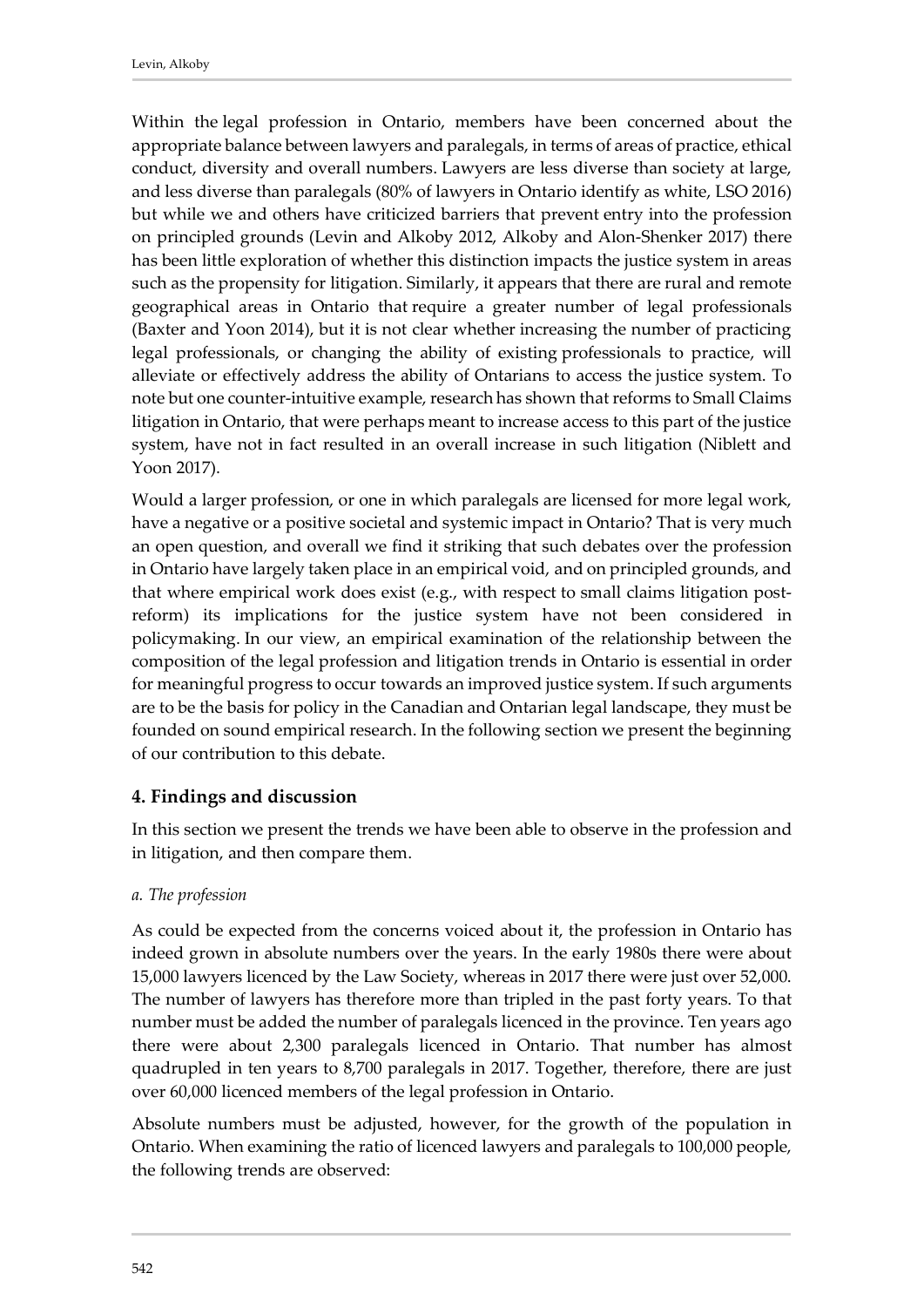



First, it is clear from this chart that the ratio of lawyers to people has gone up, and not only the absolute numbers. The chart captures the last twenty years, but the increase of the ratio has been ongoing since the early 1980s, from about 175 lawyers to 100,000 people to most recently, 375. The ratio has, in other words, more than doubled in the last forty years, while the absolute number, as noted above, has tripled. Second, the ratio of paralegals to the population has also increased, from about thirty paralegals to 100,000 people ten years ago, to roughly sixty now. The ratio of paralegals to the population has therefore doubled, while their absolute number almost quadrupled. Third, the ratio of lawyers in private practice to the population (i.e., those lawyers most closely associated with the trends in civil litigation that we explore below) has also increased, albeit not as prominently. There were about 150 lawyers in private practice for every 100,000 people in Ontario in the early 1990s, and thirty years later there are about 180. The ratio has increased, in other words, by twenty percent over that period of time. We discuss below how this relatively modest increase in the number of lawyers who could be working in civil litigation may explain the trends in litigation that we observed.

As mentioned, the LSO has published, for the last twenty years or so, additional information about lawyers and their self-reported areas of practice. Lawyers are asked to report whether they spend some of their time (twenty percent), half their time, or most of their time (eighty percent) on a certain area of practice. This information allows us to inquire in more detail into the number of lawyers working in areas related to civil litigation, and assist us with the analysis of litigation trends. According to the LSO, the number of lawyers devoting at least twenty percent of their time to civil litigation rose from about 7,200 in 2002 to about 9,700 in 2017. As a percentage of the overall number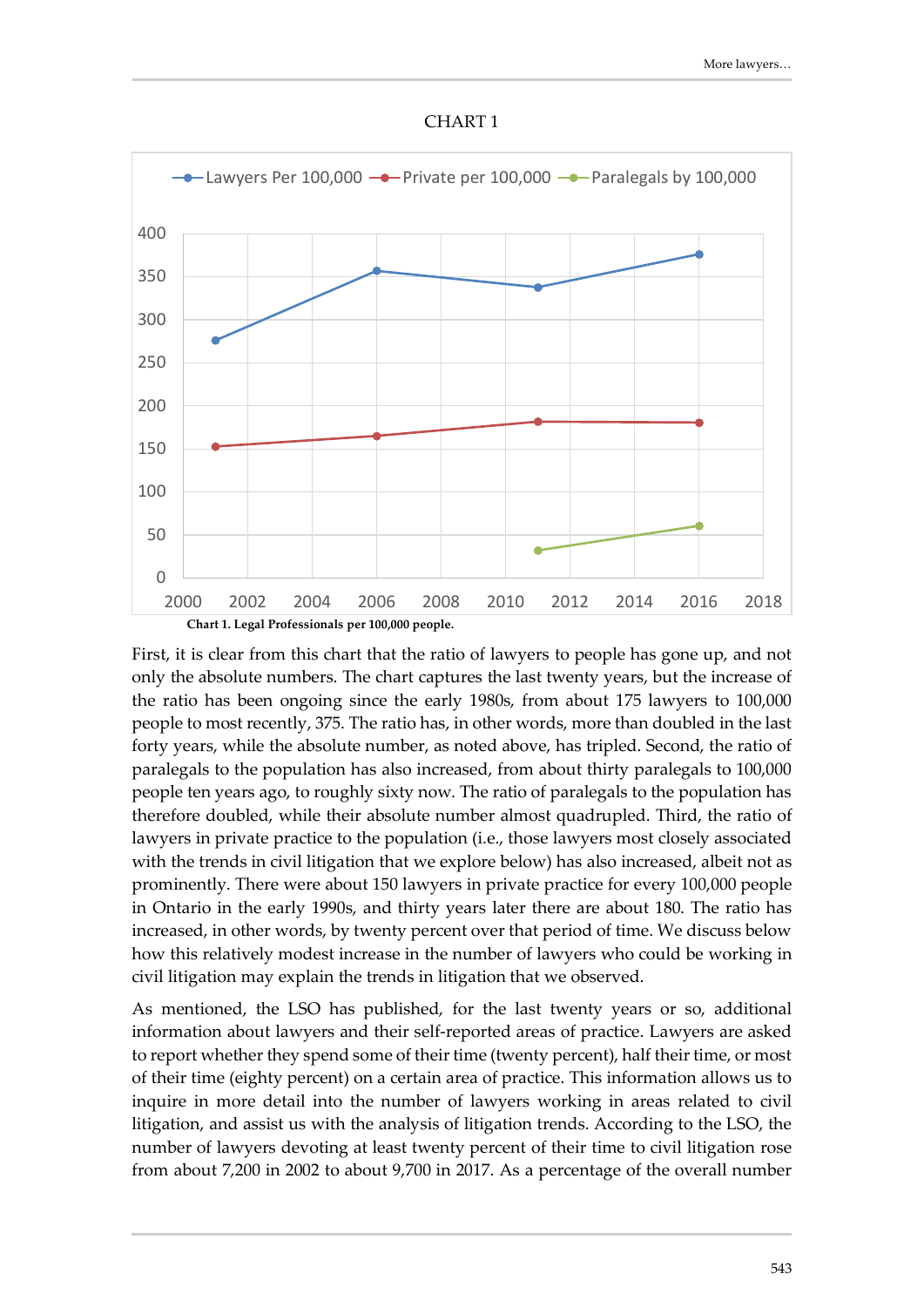of lawyers however, the ratio of lawyers in civil litigation has slightly dropped over the years, from 21.5% in 2002 to 18.5% in 2017. Then again, the number of such lawyers for 100,000 people has increased, from 54 lawyers in 2001 to 72 lawyers in 2017. It may seem therefore, that within the last twenty years lawyers have been moving away from civil litigation, yet that move has not had a large impact on the availability of such lawyers to the general population, thanks to the overall increase in the number of lawyers in general.

A close examination of the data related to lawyers spending half or most of their time in civil litigation, however, reveals a more complex picture. The percentage of lawyers spending at least half of their time on civil litigation out of the total number of lawyers barely changed, from eight percent in 2002 to nine percent in 2017. The percentage of lawyers spending most of their time on civil litigation increased from four percent in 2002 to six percent in 2017. It could be argued, therefore, that the number of lawyers that focus on civil litigation within the profession has increased. This may be, perhaps, due to increased specialization within the profession. The impact on the population in general is captured in the following chart. It can be seen that regardless of the amount of time that lawyers spent on civil litigation, the number of lawyers in civil litigation for 100,000 people has increased over the years.



CHART 2

**Chart 2. Lawyers in civil litigation per 100,000 people.**

Thanks to the information made available by the Law Society similar analyses can be conducted with respect to other areas of practice, but we do not present them here, since there is no corresponding litigation data to compare them with. Anecdotally, however, it is often said that litigation trends are impacted by trends in alternative dispute resolution (for instance, it is claimed that litigation numbers drop with the advent of ADR; we touch on this further in the discussion below). It is therefore worthwhile to inquire about the number of lawyers that have reported to devote their time to ADR.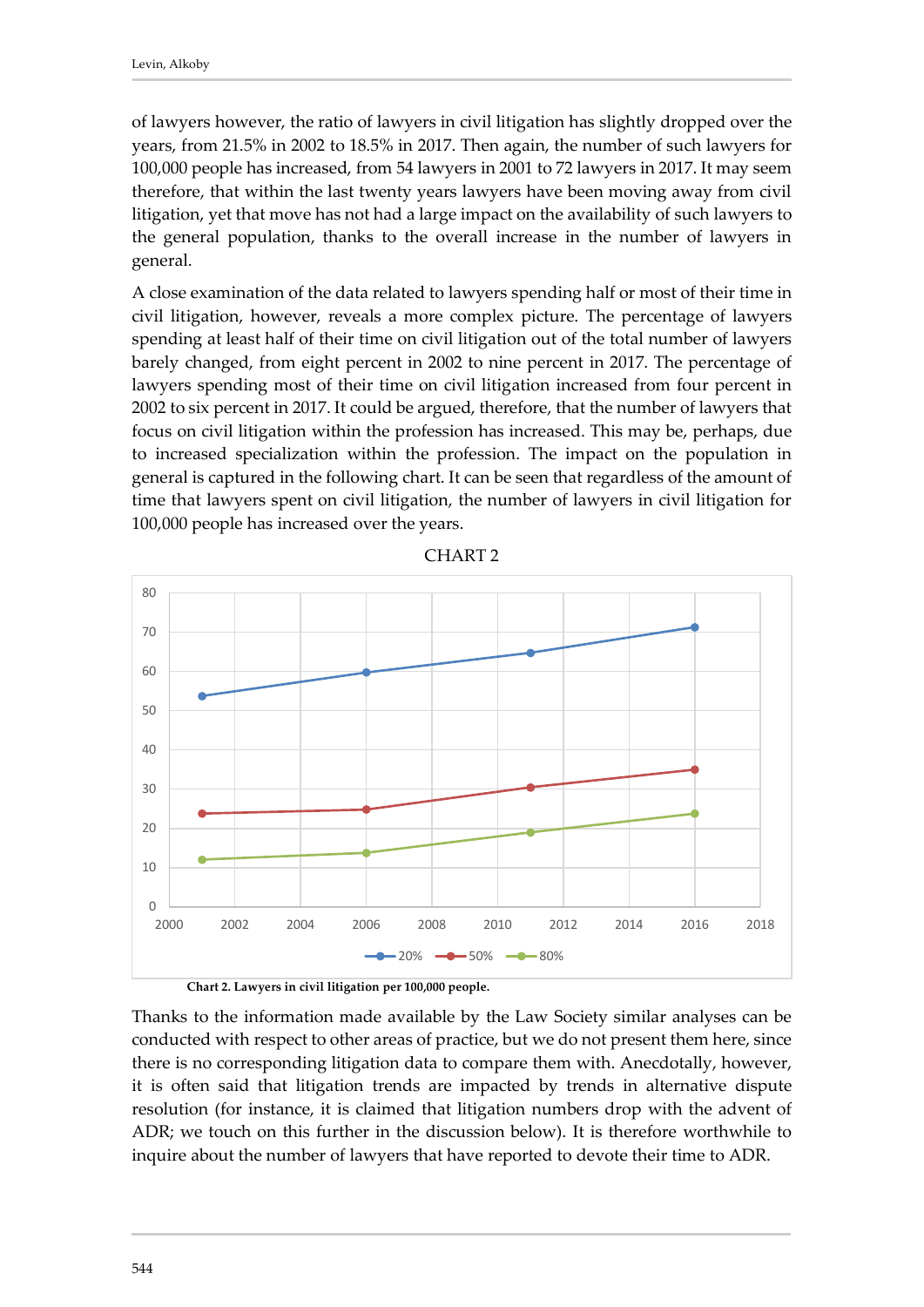According to the LSO, the number of lawyers devoting at least twenty percent of their time to ADR actually dropped from about 350 in 2002 to about 250 in 2017. As a percentage of the overall number of lawyers, the ratio of lawyers in ADR has dropped from 1% in 2002 to 0.5% in 2017. Similar trends present themselves when examining the number of lawyers more focused on ADR. The percentage of lawyers spending at least half of their time on ADR out of the total number of lawyers dropped from 0.6% to 0.2% from 2002 to 2017. The percentage of lawyers spending most of their time on ADR dropped from 0.3% to 0.15%. In other words, regardless of the amount of time they spent on ADR, the number of lawyers in this area of practice out of the total number of lawyers has been halved over the last twenty years.

In the case of ADR practice it seems that the overall increase in the number of lawyers has not been able compensate for this decline. The number of lawyers spending at least some of their time on ADR for one million people has decreased, from 33 lawyers in 2001 to 17 lawyers in 2017. Similar trends exist with respect to the number of lawyers spending half, or most of their time on ADR, as well. The impact on the population in general is captured in the following chart. It can be seen that regardless of how central it is to their practice, fewer lawyers are available in ADR over time.



CHART 3

**Chart 3. Lawyers in ADR per one million people.**

#### *b. Litigation data*

In this section we present the data we have analyzed first, based on the data from Statistics Canada, and second, adding the data from the older Ontario Courts statistics report. This is to ensure that our discussion is not compromised by potential challenges to our method of extrapolating the data earlier than 2006.

The Statistics Canada data for litigation in Ontario indicate that the amount of litigation in the province has largely been the same over the decade between 2006 and 2016, regardless of the type or cause of action. These trends are shown in the following chart.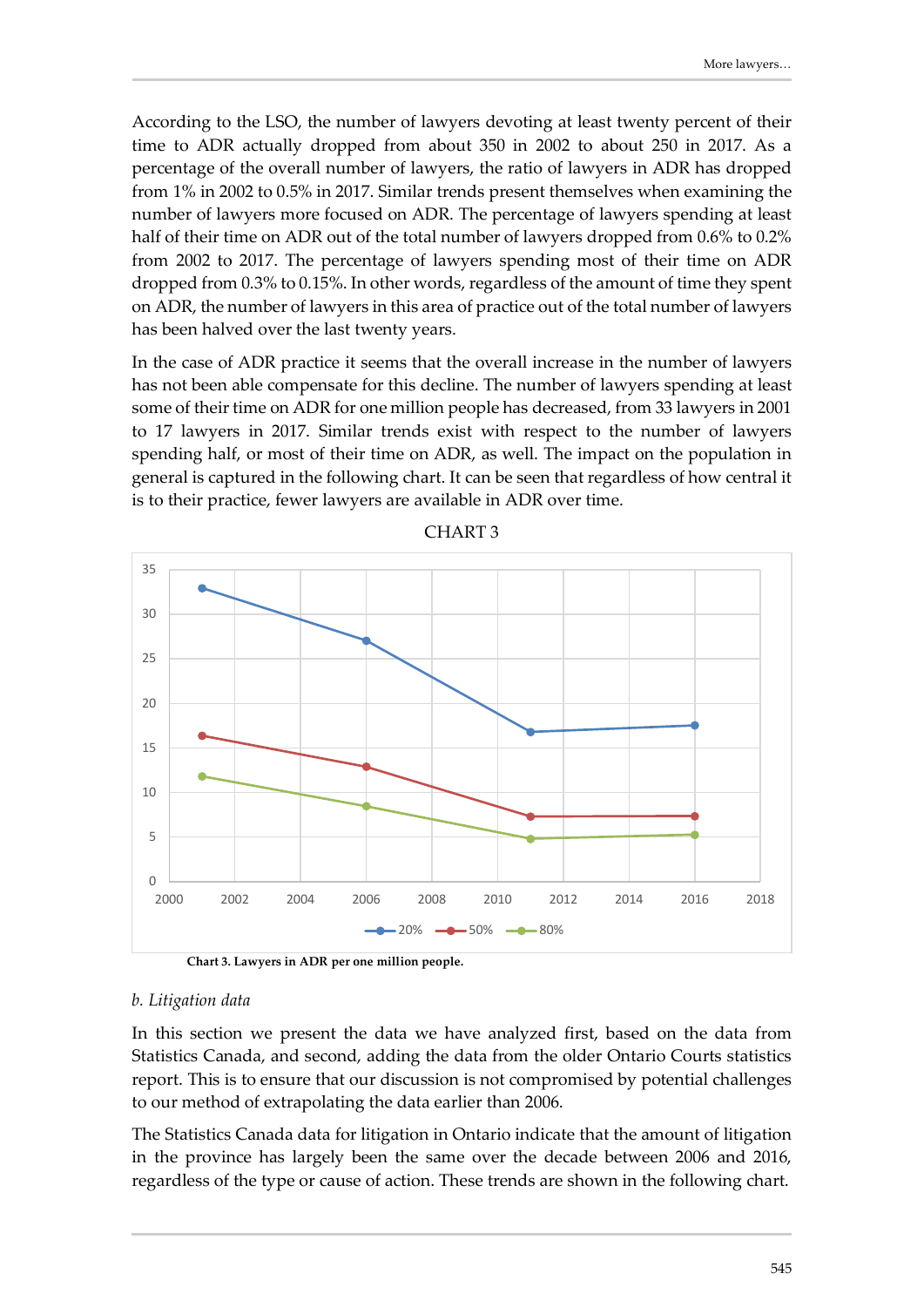

**Chart 4. Number of cases (2006–2016).**

As could be expected, given these relatively flat graphs, the ratio of the number of cases for 100,000 people has actually declined over the years. This trend is generally similar regardless of cause of action, as shown in the following chart.



CHART 5

**Chart 5. Actions per 100,000 people.**

Here indeed is the chart for the total number of cases per 100,000 people, demonstrating the same trend.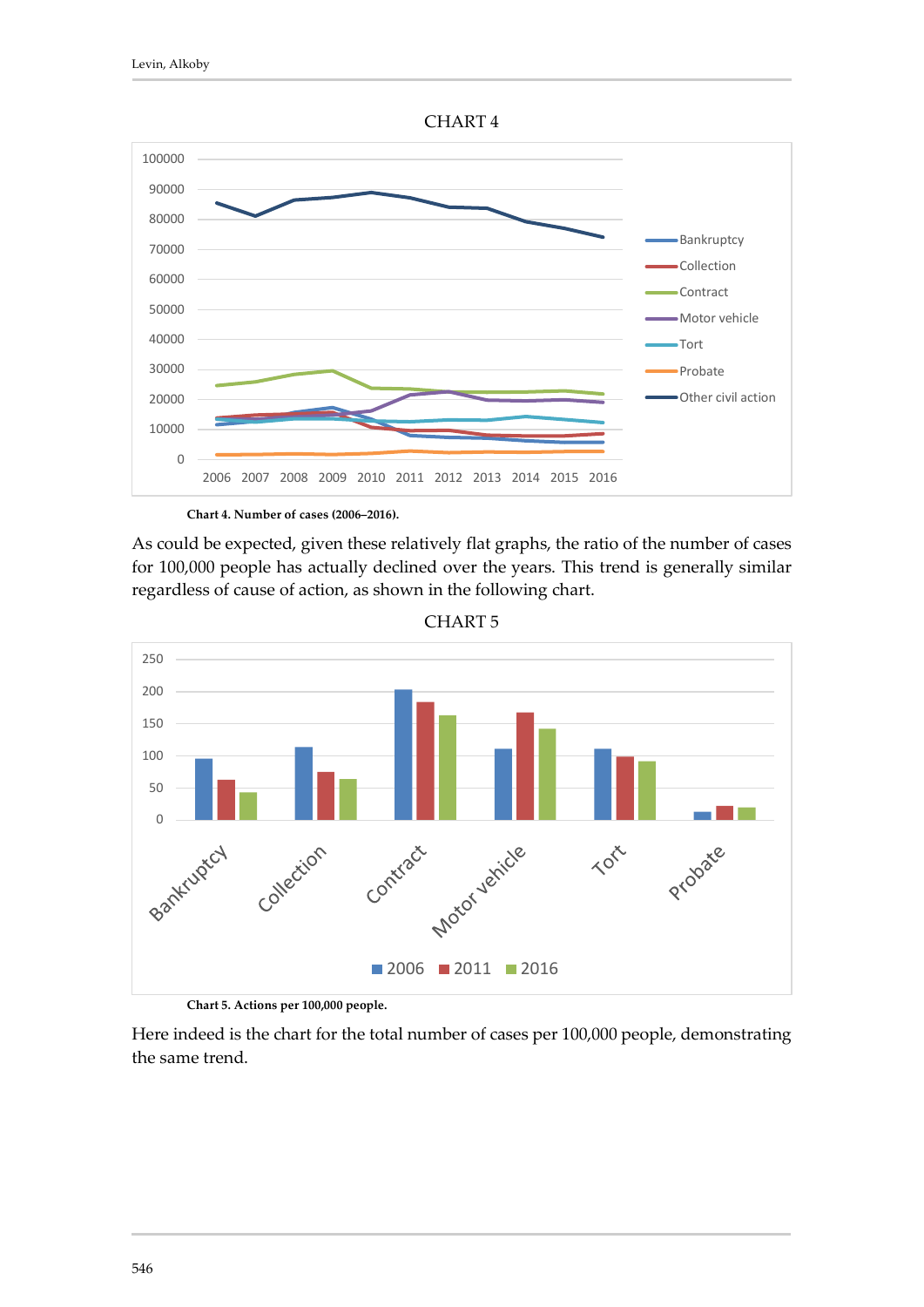



**Chart 6. Total cases per 100,000 people (2004–2016).**

All three charts lead to the same conclusion. According to Statistics Canada data civil litigation in Ontario has not increased, and has in fact decreased, when compared to the growth of Ontario's population, over the last decade. We compare and discuss this trend with the trend of the number of lawyers in civil litigation over a similar period of time below.

What of the older data? To-date we have been able to extrapolate data from the 1990s. Some categories reported are fairly similar to the Statistics Canada data, such as motor vehicle litigation and probate applications. Others have been grouped together into one big category, which excludes however, as noted above, family law litigation. Broadly speaking, the total number of cases dropped steadily during the 1990s, as can be discerned from the following chart.



CHART 7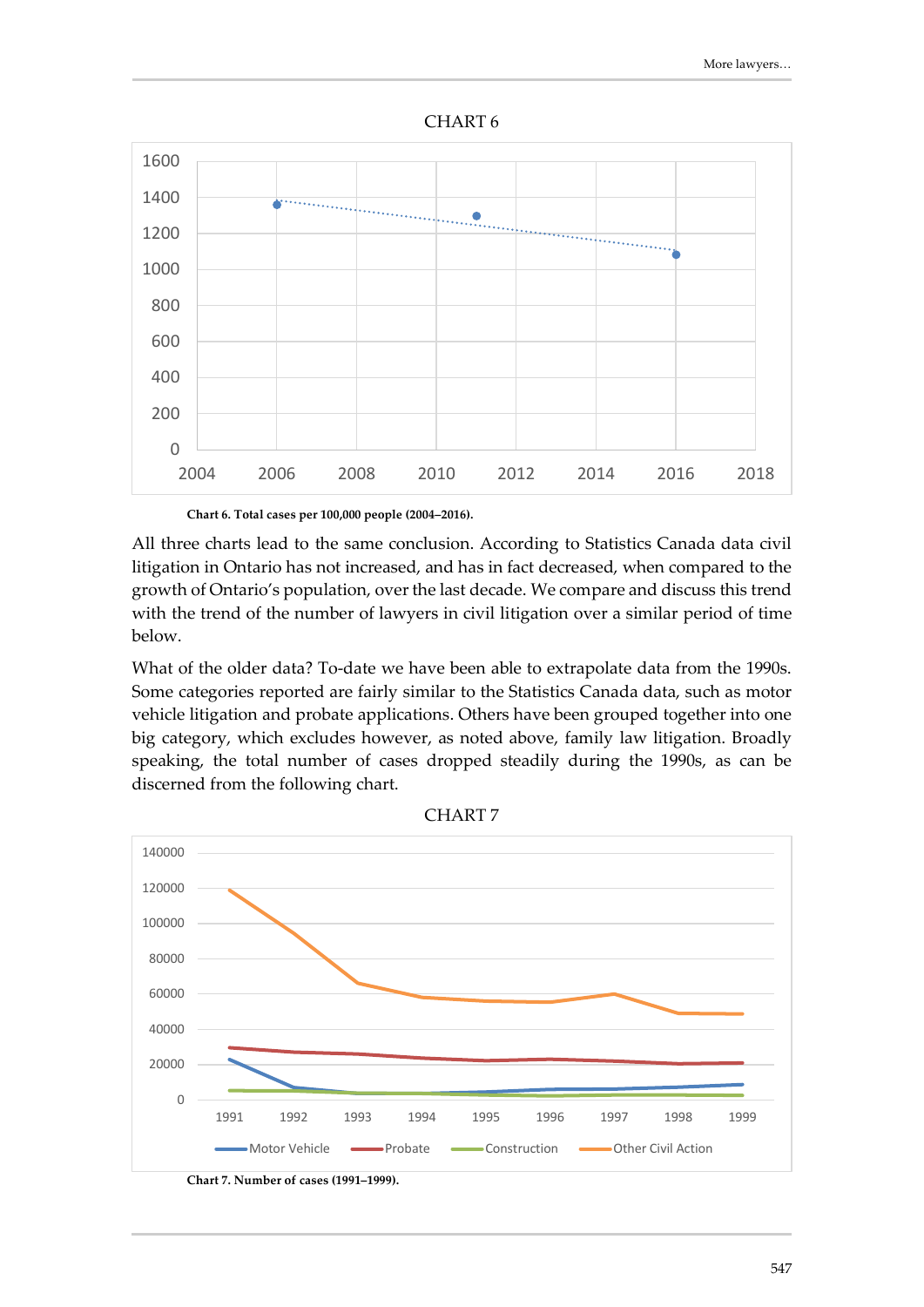As could be expected, this drop resulted in a drop in the ratio of cases to the population, as can be seen in the following chart:



CHART 8

Attempting to juxtapose the two data sets by comparing ratios indicates the difficulties in extrapolating the data successfully. It seems clear from the following chart that the data points for 1996 and 2001 are lower than would be expected (based on a linear regression).



CHART 9

The Ontario reports note that data were under-reported in 1996, but it is not clear why the data are also low for 2001.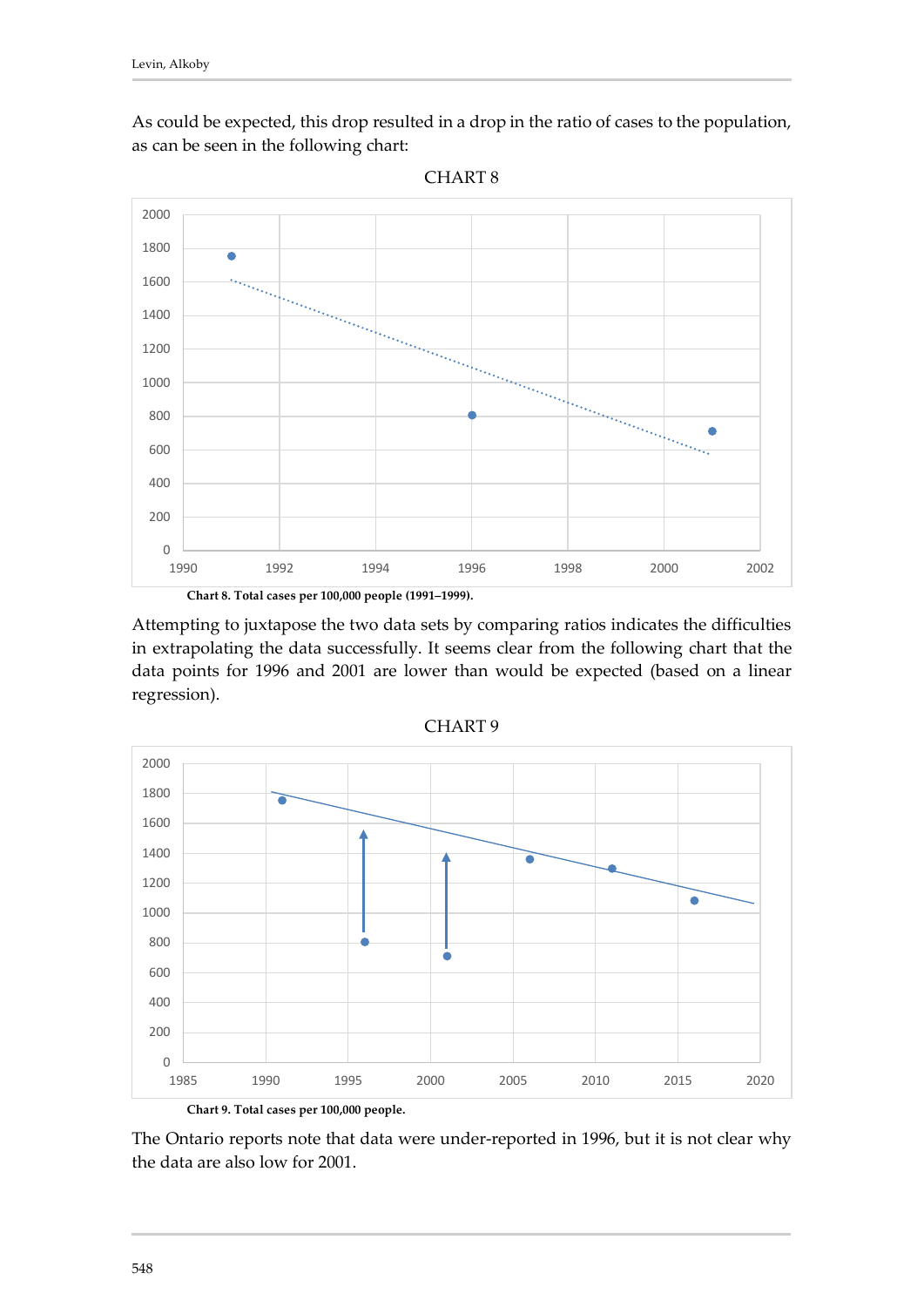#### *c. Comparing lawyers and litigation*

Let us now turn to a comparison of the two trends and then to a discussion about their possible causes. We can summarize our observations above regarding the legal profession as follows: The overall number of lawyers, and their ratio with respect to the overall population, have both increased over time. The number of lawyers engaged to some or a greater extent in civil litigation has not shown a consistent trend, yet the ratio of lawyers in the area of civil litigation with respect to the overall population has also increased over time. Finally, the ratio of lawyers engaging in ADR with respect to Ontario's population has not increased and has in fact declined. Ontario, therefore, has more lawyers, and more lawyers available to the general public for civil litigation, but fewer lawyers available for ADR.

On the assumption (or fear) that an increase in the number of lawyers, and specifically in the number of lawyers that practice litigation, will result in an increase in litigation, we would expect to observe, indeed, a similar trend of an increase in the amount of litigation in Ontario over time. However, as discussed in the previous section, civil litigation in Ontario has remained relatively constant in terms of the absolute number of cases that were initiated (regardless of the type of civil action). As a result, due to the increase in population, the ratio of civil cases to the overall population has in fact decreased. This decreasing trend is observed both in the data collected over the last fifteen years by Statistics Canada and in the data collected previously by the Ministry of the Attorney General of Ontario.

Simply put, the number of lawyers in Ontario has gone up, while the number of civil cases in Ontario has gone down. We discuss the positive (for those concerned about litigation explosion) and negative (for those concerned about access to justice) implications of this observation in the following section. First, however, we present it in graphic form. The following chart portrays the absolute numbers of lawyers and cases during the period covered in the Statistics Canada data set.



CHART 10

**Chart 10. Cases v lawyers.**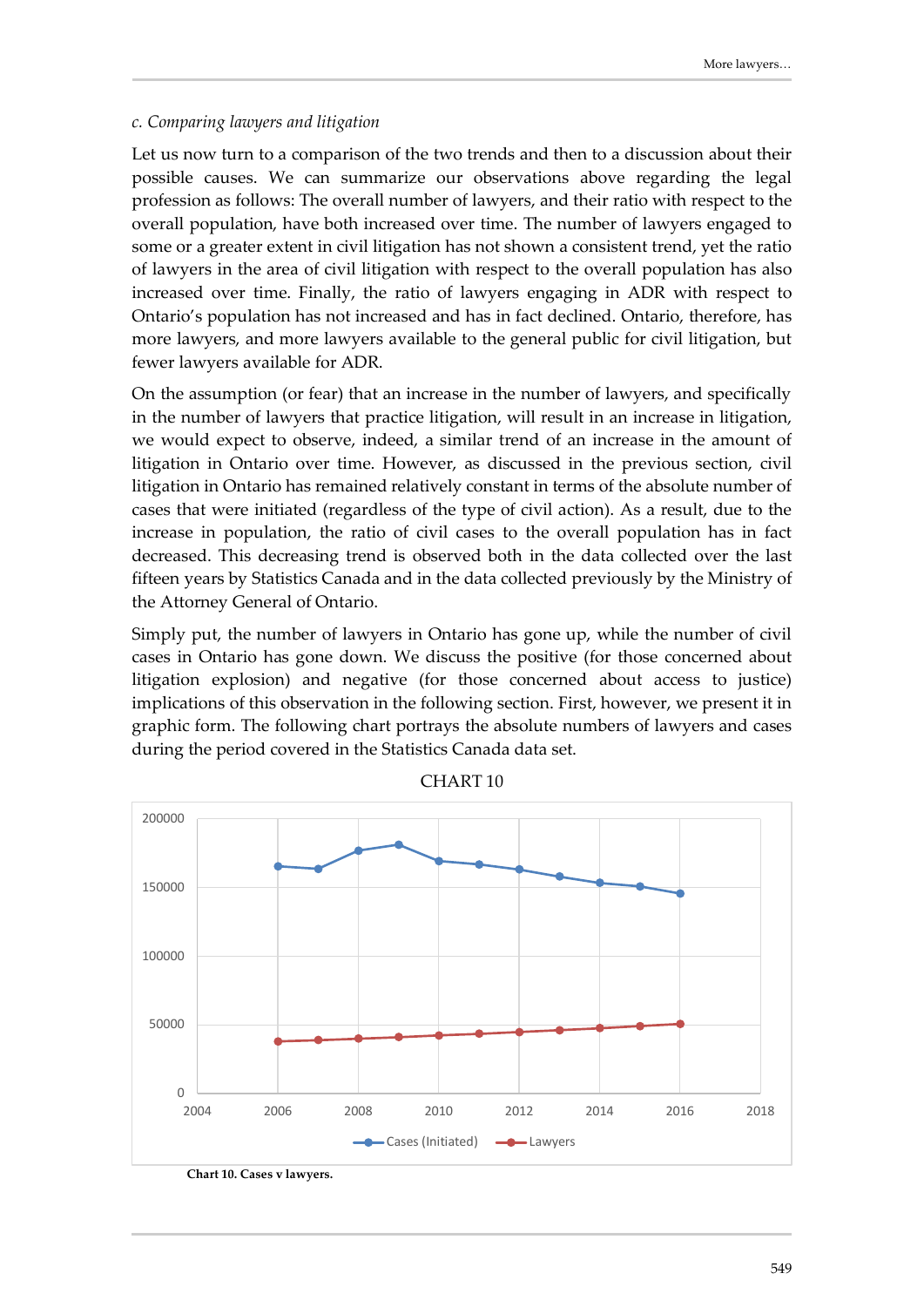

Here is the same information with respect to the Ontario government's earlier data.

**Chart 11. Total cases v total lawyers (1990s).**

The following chart presents the ratios with respect to the general population for the period covered by Statistics Canada data.



CHART 12

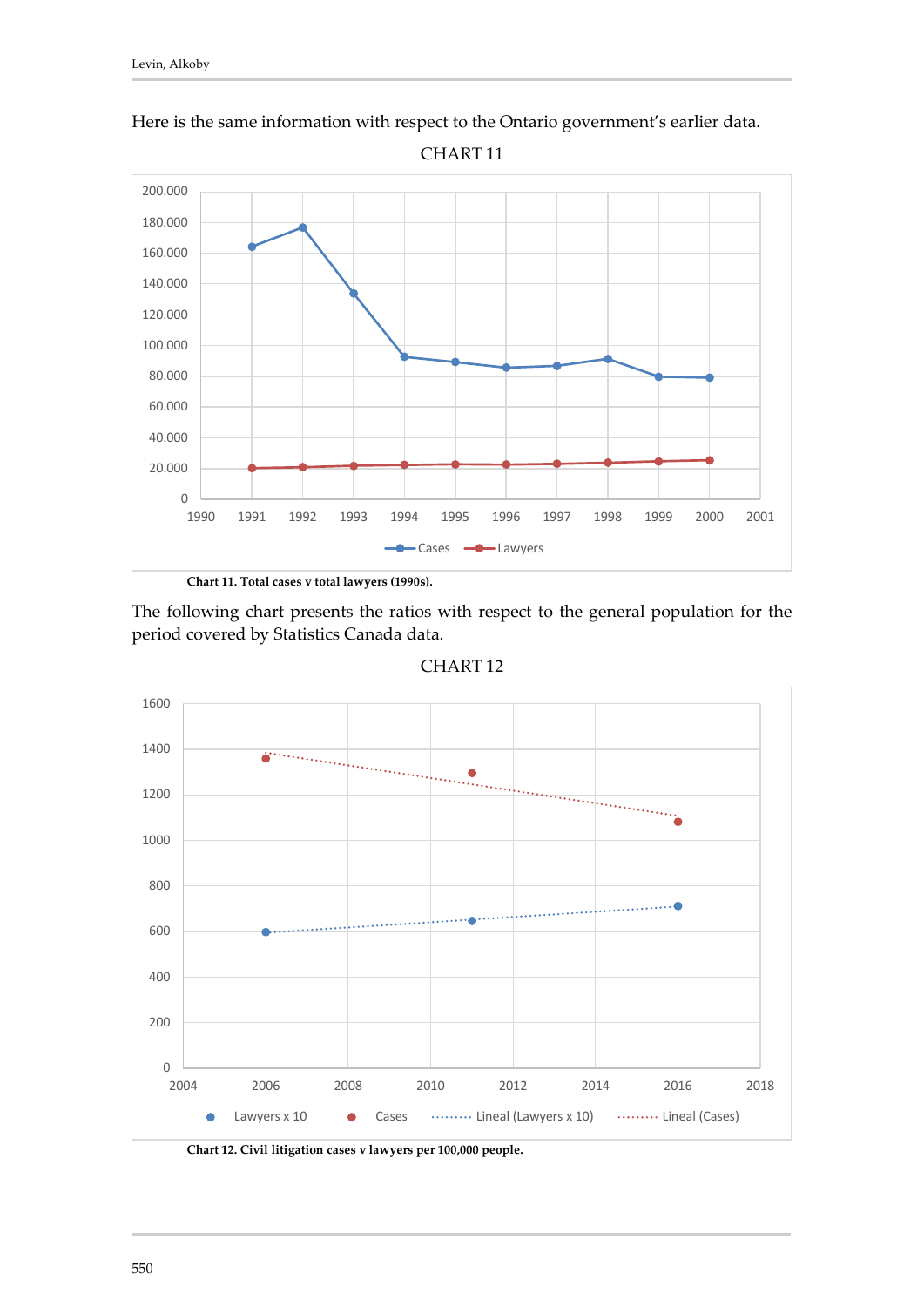#### <span id="page-16-0"></span>**5. Discussion**

What are we to make of the counter-intuitive trend portrayed above? Several points come to mind. Preliminarily, of course, we reiterate that the question of causation for the observed trends remains open, as there could many possible reasons for the trends we have identified. Further, the decision whether or not to litigate is complex and multi-faceted,<sup>[5](#page-16-1)</sup> and cannot be exhaustively understood when examined from only one perspective (see, e.g., Engel 2016).[6](#page-16-2)

Among the possible reasons for the specific trends in litigation in Canada and specifically in Ontario, the following are worth highlighting. First are economic reasons. It is possible that the increase in litigation circa 2009 was the result of the global economic crisis of 2008. This crisis may have led to disputes as a result of increasing debt and bankruptcy issues that originated during the crisis and were litigated subsequently.<sup>[7](#page-16-3)</sup> Second, the relationship between litigant and legal system may be a specific example of a more general relationship between a member of society and social institutions. Research on emerging economies highlights reasons that generally impede the development of social institutions and that could lead in other jurisdictions to a lack of trust in the legal system, a cultural-religious sense that litigation is not "appropriate", and movement toward ADR (Nichols 2003). Third, it is possible that more legal relationships are structured as to eliminate litigation as a form of dispute resolution, in favour of arbitration. Arbitration clauses are particularly prevalent in contracts of adhesion and other situations where one party has greater economic clout and is typically a corporation managing its commercial relations with individual customers. Fourth, and specific to Ontario, it is possible that legal system reforms and specifically of the small claims system have not led to an increase in litigation as originally expected. Fifth, legal firm partnership data from Ontario, and, in particular, a decline in new equity partners, may suggest that litigation generates less profit than could be expected, and as a result that firms have discouraged clients from litigating.<sup>[8](#page-16-4)</sup>

Further research is required on all of the above, but before touching upon potential directions of research in the concluding section, two additional points are worth noting. We are careful to limit our discussion, in making them, to the more recent data (not subject to our extrapolation) collected by Statistics Canada. First, concerns that an increase in the number of lawyers will lead to an increase in litigation are misguided and misleading. The number of lawyers in Ontario has increased steadily over time, and the number of lawyers focusing on civil litigation has also increased over time. Despite these increases there has been no corresponding increase in litigation. In absolute numbers litigation has not increased, and when adjusted for the growth of Ontario's population it has in fact decreased. So it may be somewhat of a bold conclusion, but we would suggest that, as we have learnt from the other papers in this issue, that in many

<span id="page-16-1"></span><sup>&</sup>lt;sup>5</sup> And in the extreme case of querulants, pathological (Katvan and Shnoor 2021).

<span id="page-16-2"></span><sup>6</sup> Even in criminal prosecution, when decisions are made supposedly by the same party (the state), research demonstrates the complexity of the factors that have an impact upon criminal litigation trends (Ostrom 2019); even humour appears to be a relevant factor (Roach-Anleu and Mack 2019).

<span id="page-16-3"></span><sup>7</sup> However, the early 1990s saw an economic recession as well, albeit not of the magnitude of the 2008 crisis, yet litigation dropped in those years and has not increased since.

<span id="page-16-4"></span><sup>8</sup> We thank participants in the 2019 conference of the Canadian Academy of Legal Studies in Business for their discussion of these points.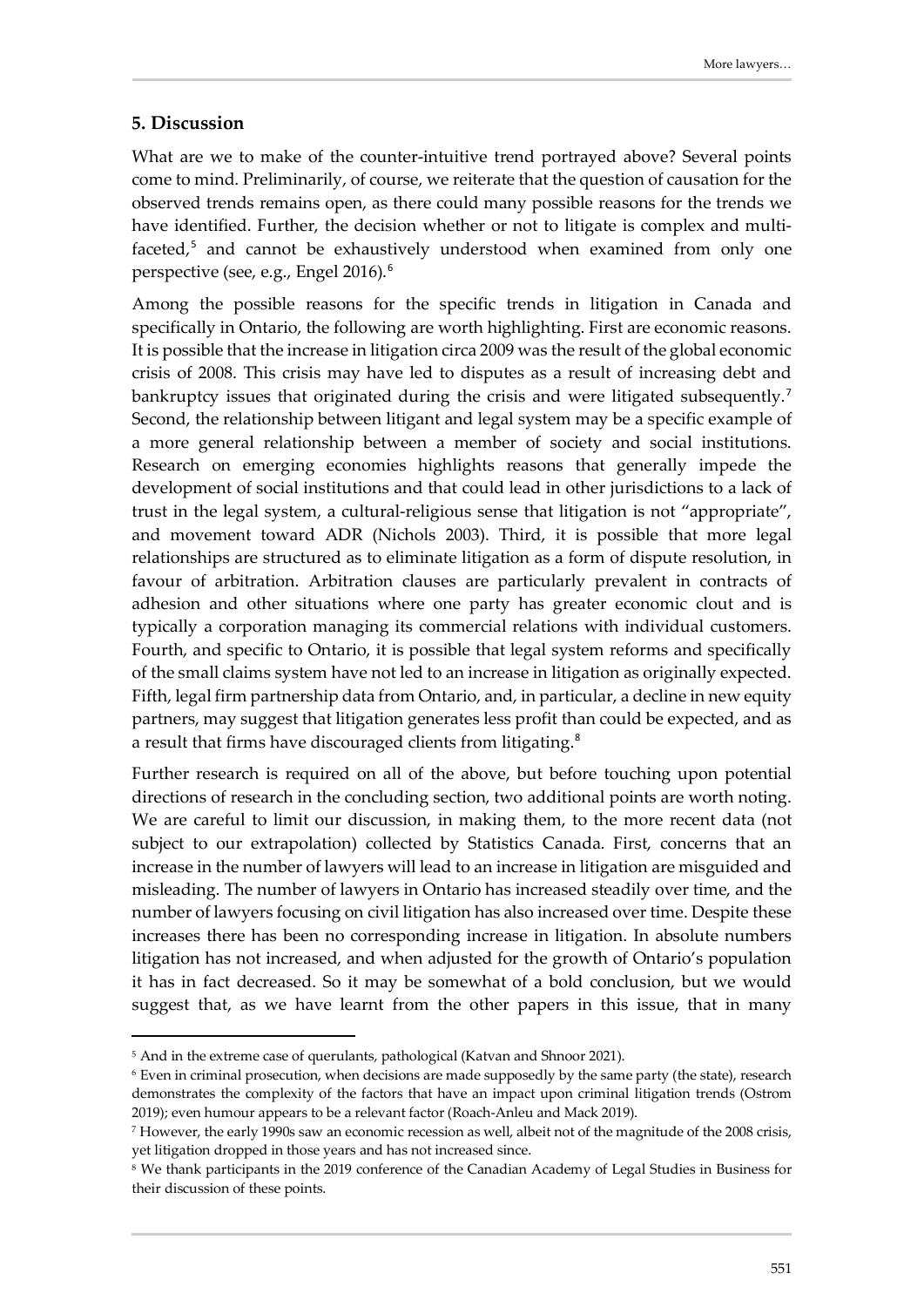jurisdictions an increase in lawyers does not in fact result (or at least not necessarily result) in an increase in litigation. On the contrary, Germany, Japan, the Netherlands, the United Kingdom and the United States have all seen a decrease in litigation (Yates *et al.* 2001, Kritzer 2004, Chan 2019, de Groot-van Leeuwen 2019, Schultz 2019, Seidman 2021, Bocharov 2021). "Litigation explosion" is a myth, and as noted by Engel, Galanter and others the diminishing of litigation is a more pressing concern (Galanter 2004, Engel 2016).[9](#page-17-1) More lawyers do not bring about more litigation.

Second, however, it is equally apparent that more lawyers do not bring about greater access to justice, (or to the legal system). While allowing for more lawyers may allow for a larger and potentially more diverse profession that is more representative of the general population, such an increase does not bring with it greater access to the justice system. We have seen above that even when thought of in a broader sense, as encompassing ADR, that the increase in the overall number of lawyers has not led to increased ADR practice. This despite the potential explanatory force of arbitration clauses as a reason for the lack of increase in litigation that we mentioned above. Indeed, such use of ADR has led some champions of ADR to go so far as to conclude that ADR has failed to provide access to justice, and that more litigation is required (Menkel-Meadow 2021). From this perspective, there has been an insufficient increase in litigation and a failure of several legal systems to provide members of society with appropriate access to justice.

# <span id="page-17-0"></span>**6. Conclusion**

Both of these last points, essentially two sides of the same coin, indicate that understanding how to improve access to the justice system will require more data than is to be found in counting lawyers and cases. However, counting lawyers and cases in Ontario has helped us to definitively put to rest the concern that Ontario is suffering from problems of too much litigation and from too many lawyers. More lawyers are not bad for society, and more litigation is not to be dreaded, as long as these increases reflect the diversity of society and result in greater numbers of Ontarians accessing the justice system. We conclude that there is not too much litigation in Ontario, and that we now need to understand why an increase in the legal profession has not resulted in a more accessible justice system.

On the basis of this conclusion future research can now proceed in several directions. Our hope is that interested scholars will continue to explore law as a social institution and to explore trust-generating factors, in order to ultimately understand how to increase trust in the legal system. Others may wish to compare civil and criminal litigation to determine whether models used to explore criminal litigation trends can be useful for civil litigation as well.

We plan to add to the debate by obtaining data from practice-management firms in the hope that it will shed light on the internal factors that impact issues such as individual self-representation, the efficiency of law firms, the relationship between small and medium businesses and the legal profession, and the business of law, to name but a few. By examining such factors we hope to contribute from an empirical basis to the

<span id="page-17-1"></span><sup>9</sup> Our thanks to Lynn Mather and Avrom Sherr for directing us to these sources.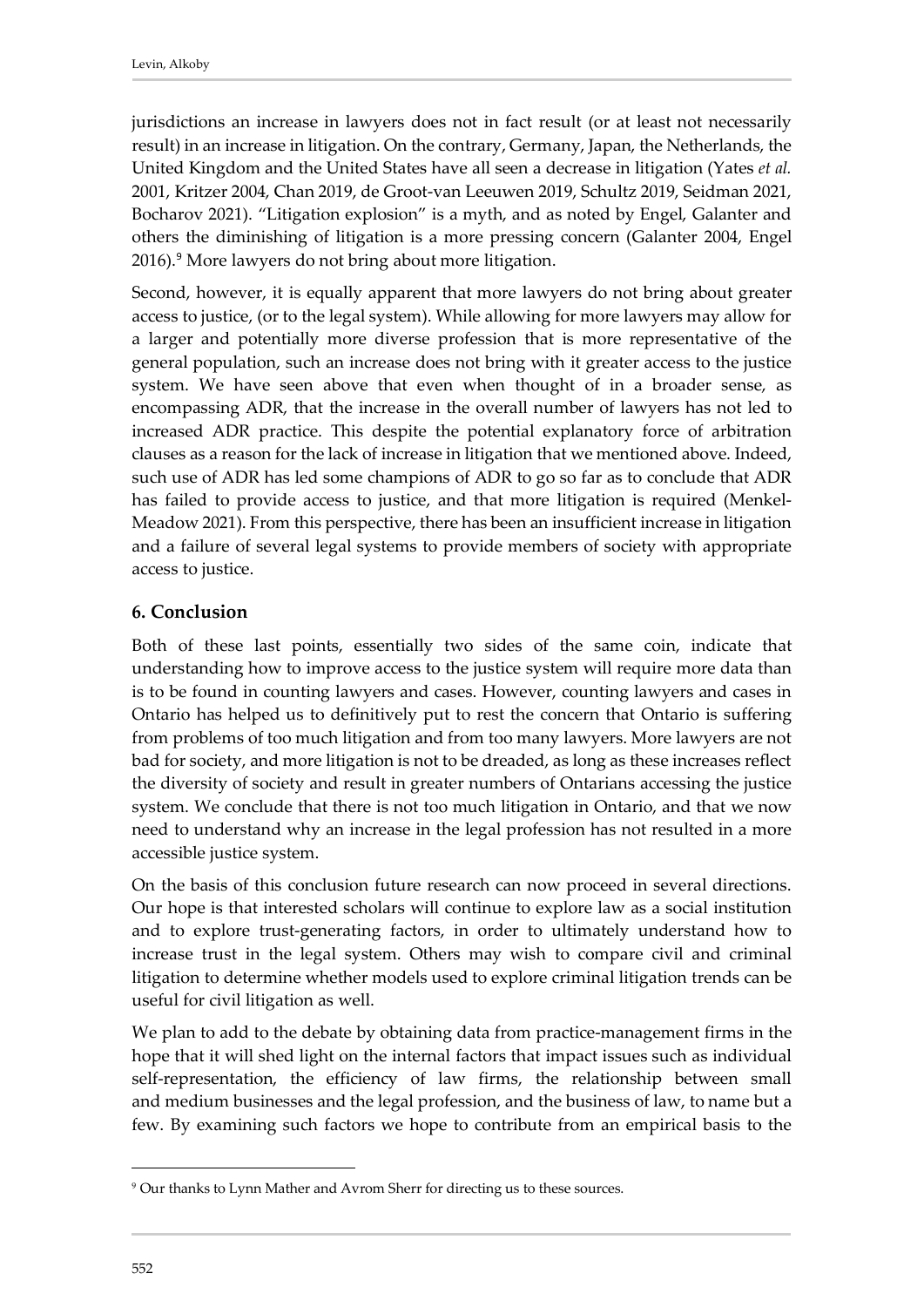international, ongoing, professional and academic debate on how legal systems generally, and in Ontario specifically, will be able to deliver greater access to justice.

#### <span id="page-18-0"></span>**References**

- Abel, R.L., 1988. The contradictions of professionalism. *In:* R.L. Abel and P.S.C. Lewis, eds., *Lawyers in Society. Vol. 1, The Common Law World.* Berkeley: University of California Press, 186–243.
- Alexander, R., 1994. Before you believe in a litigation explosion. *The New York Times,* 8 April.
- Alkoby, A., and Alon-Shenker, P., 2017. Out of the Closet and Up the Ladder? Diversity in Ontario's Big Law Firms. *Windsor Yearbook of Access to Justice,* 34(2), 40–72.
- Andrew, E., Robson, J., and Lippert, O., 1999. Law and markets: Is Canada inheriting America's litigious legacy? *Journal of Canadian Studies,* 34(1), 184–200.
- Baxter, J., and Yoon, A., 2014. No lawyer for a hundred miles? Mapping the new geography of access of justice in Canada. *Osgoode Hall Law Journal* [online], 52, 9– 57. Available from:<http://digitalcommons.osgoode.yorku.ca/ohlj/vol52/iss1/1> [Accessed 15 January 2020].
- Bielenand, S., and Marneffe, W., 2018. Testing the Lawyer-Induced Litigation Hypothesis in Europe. *Applied Economics* [online], 50(16). Available from: <https://doi.org/10.1080/00036846.2017.1374544> [Accessed 15 January 2020].
- Bocharov, T., 2021*.* Is there a "compensation culture" in contemporary Russia? The role of liability insurance, non-pecuniary damages, and legal profession in personal injury litigation. *Oñati Socio-Legal Series* [online], 11(2-this issue). Available from: <https://doi.org/10.35295/osls.iisl/0000-0000-0000-1141> [Accessed 9 March 2021].
- Burns, R.P., 2013. Advocacy in the Era of the Vanishing Trial. *Kansas Law Review* [online], vol. 61, 893. Available from: [https://www.scholars.northwestern.edu/en/publications/advocacy-in-the-era-of](https://www.scholars.northwestern.edu/en/publications/advocacy-in-the-era-of-the-vanishing-trial)[the-vanishing-trial](https://www.scholars.northwestern.edu/en/publications/advocacy-in-the-era-of-the-vanishing-trial) [Accessed 15 January 2020].
- Chan, K.W., 2019. *Japanese Litigants after the Justice System Reform: Unreluctant or Still Reluctant?* Paper presented at the "Too Much Litigation?" workshop. Oñati International Institute for the Sociology of Law, 27–28 June.
- Clio, 2018. *Legal Trends Report* [online]. Burnaby: Clio. Available from: <https://www.clio.com/resources/legal-trends/2018-report/> [Accessed 15 January 2020].
- Daniel, S., and Martin, J., 2016. Where Have All the Cases Gone? The Strange Success of Tort Reform Revisited. *Emory Law Journal* [online], 65(6), 1445. Available from: [http://law.emory.edu/elj/content/volume-65/issue-6/articles-essays/where-cases](http://law.emory.edu/elj/content/volume-65/issue-6/articles-essays/where-cases-gone-success-tort-reform-revisited.html)[gone-success-tort-reform-revisited.html](http://law.emory.edu/elj/content/volume-65/issue-6/articles-essays/where-cases-gone-success-tort-reform-revisited.html) [Accessed 15 January 2020].
- de Groot-van Leeuwen, L., 2019. *Too little litigation.* Paper presented at the "Too Much Litigation?" workshop. Oñati International Institute for the Sociology of Law, 27– 28 June.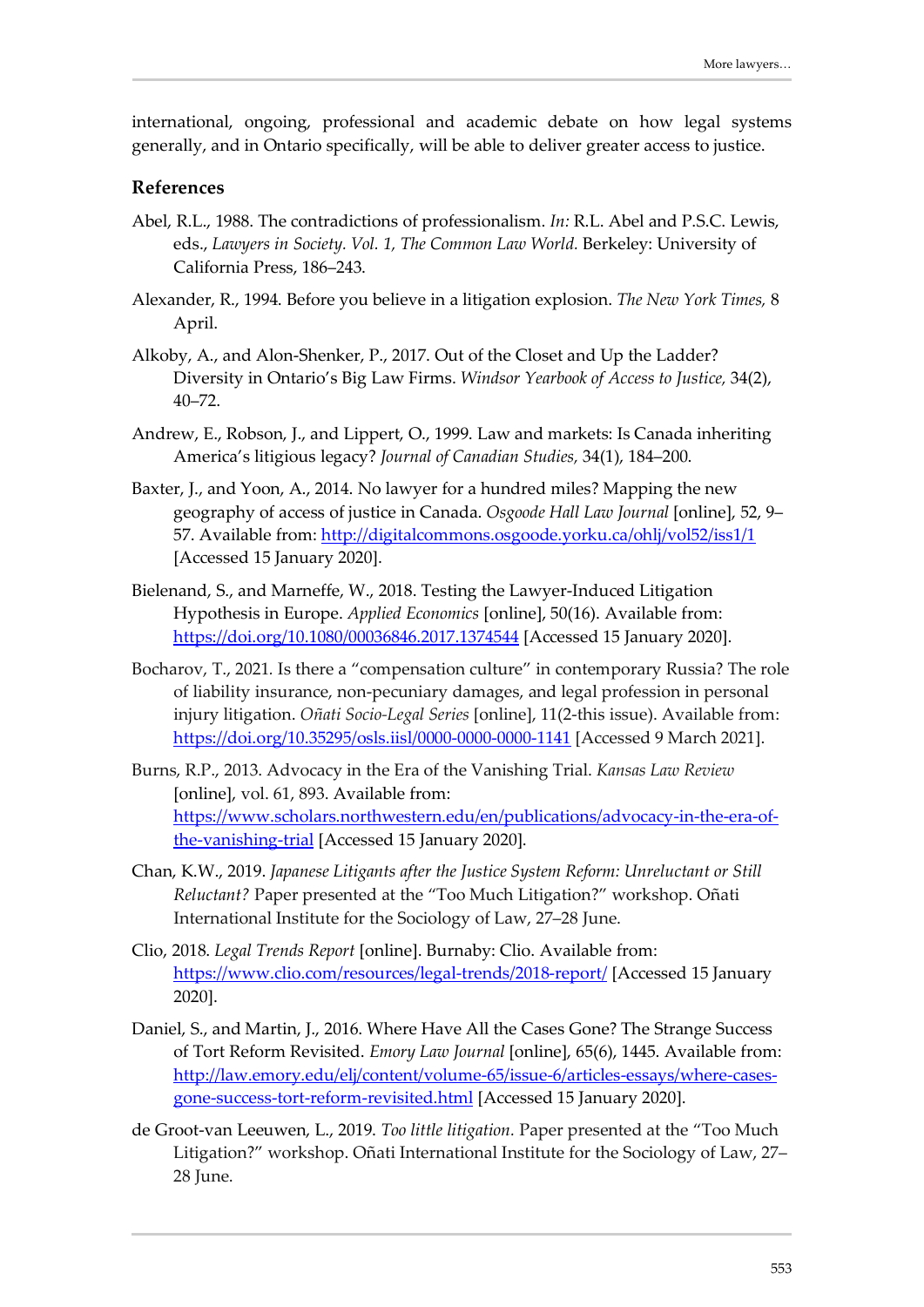- Easton, S., 1997. Some economics of the Canadian legal profession*. In:* J. Robson and O. Lippert, eds., *Law and Markets: Is Canada Inheriting America's Litigious Legacy?* Vancouver: The Fraser Institute, 75–86.
- Engel, D., 2016. *The Myth of the Litigious Society: Why We Don't Sue* [online]*.* Chicago University Press. Available from: <https://doi.org/10.7208/chicago/9780226305189.001.0001> [Accessed 15 January 2020].
- Fish, D., 2017. Are there too many lawyers? *PrecedentJD* [online], 6 September. Available from:<http://precedentjd.com/news/are-there-too-many-lawyers/> [Accessed 15 January 2020].
- Galanter, M., 1986. The day after the litigation explosion. *Maryland Law Review* [online], 46(1), 3–39. Available from: <https://digitalcommons.law.umaryland.edu/mlr/vol46/iss1/4/> [Accessed 15 January 2020].
- Galanter, M., 1996. Real World Torts: An Antidote to Anecdote. *Maryland Law Review* [online], 55(4), 1093–1095. Available from: <https://core.ac.uk/download/pdf/56358099.pdf> [Accessed 15 January 2020].
- Galanter, M., 2004. The Vanishing Trial: An Examination of Trials and Related Matters in Federal and State Courts. *Journal of Empirical Legal Studies* [online], 1(3), 459– 570. Available from:<https://doi.org/10.1111/j.1740-1461.2004.00014.x> [Accessed 15 January 2020].
- Gonzalez, G., 2006. Rising litigation trends increase demand for E&O coverage in Canada; Legal changes ease filing of class actions in several jurisdictions. *Business Insurance*, 40(44), 27.
- Harnick, C., 1997. Civil justice reform in Ontario. *In:* J. Robson and O. Lippert, eds., *Law and Markets: Is Canada inheriting America's Litigious Legacy?* Vancouver: The Fraser Institute, 109–114.
- Katvan, E., 2013. "Overcrowding the profession" An artificial argument? *Oñati Socio-Legal Series* [online], 3(3), 409–429. Available from: <http://opo.iisj.net/index.php/osls/article/viewFile/207/250> [Accessed 15 January 2020].
- Katvan, E., and Shnoor, B., 2021. Don Quixote de la Corte: Serial litigants, emotions, and access to justice. *Oñati Socio-Legal Series* [online], 11(2-this issue). Available from:<https://doi.org/10.35295/osls.iisl/0000-0000-0000-1117> [Accessed 9 March 2021].
- Kritzer, H.M., 2004. Disappearing trials A comparative perspective. *Journal of Empirical Legal Studies* [online], 1(3), 735–754. Available from: <https://doi.org/10.1111/j.1740-1461.2004.00022.x> [Accessed 15 January 2020].
- Kritzer, H.M., 2008. To lawyer or not to lawyer: Is that the question? *Journal of Empirical Legal Studies* [online], 5(4), 875–906. Available from: [https://doi.org/10.1111/j.1740-](https://doi.org/10.1111/j.1740-1461.2008.00144.x) [1461.2008.00144.x](https://doi.org/10.1111/j.1740-1461.2008.00144.x) [Accessed 15 January 2020].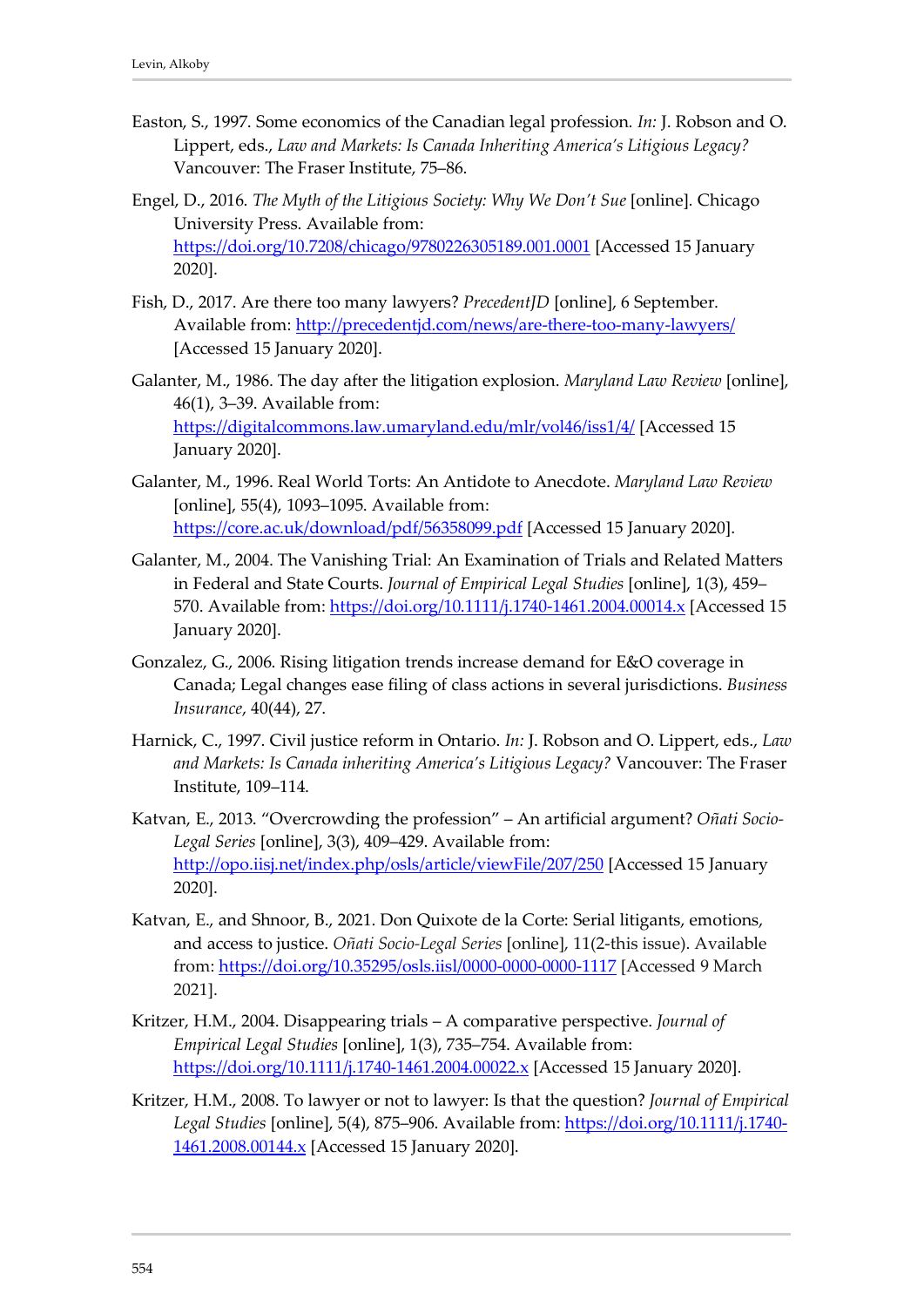- Kritzer, H.M., 2010. Examining the real demand for legal services. *Fordham Urban Law Journal,* 37(1), 255–272.
- Law Society of Upper Canada (LSO), 2016. Annual Report Data. *Law Society of Upper Canada: 2016 annual report* [online], p. 50. Available from: <http://annualreport.lsuc.on.ca/2016/en/annual-report-data.html> [Accessed 15 January 2020].
- Law Society of Upper Canada (LSO), 2017. *Law Society benchers approve action plan to improve access to justice for families via special licensing for paralegals and others* [online]. Press release. 1 December. Available from: [https://lso.ca/news](https://lso.ca/news-events/latest-news/latest-news-2017/law-society-benchers-approve-action-plan-to-improve-access-to-justice-for-families-via-special-licen)[events/latest-news/latest-news-2017/law-society-benchers-approve-action-plan](https://lso.ca/news-events/latest-news/latest-news-2017/law-society-benchers-approve-action-plan-to-improve-access-to-justice-for-families-via-special-licen)[to-improve-access-to-justice-for-families-via-special-licen](https://lso.ca/news-events/latest-news/latest-news-2017/law-society-benchers-approve-action-plan-to-improve-access-to-justice-for-families-via-special-licen) [Accessed 15 January 2020].
- Levin, A., and Alkoby, A., 2012. Is Access to the Profession Access to Justice? Lessons from Canada. *International Journal of the Legal Profession* [online], 19(2–3), 283–299. Available from:<https://doi.org/10.1080/09695958.2013.771123> [Accessed 15 January 2020].
- Menkel-Meadow, C., 2021. What is an appropriate measure of litigation? Quantification, qualification and differentiation of dispute resolution. *Oñati Socio-Legal Series* [online], 11(2-this issue). Available from: <https://doi.org/10.35295/osls.iisl/0000-0000-0000-1146> [Accessed 9 March 2021].
- Niblett, A., and Yoon, A.H., 2017. Unintended consequences: The regressive effects of increased access to courts. *Journal of Empirical Legal Studies* [online], 14(1), 5–30. Available from:<https://doi.org/10.1111/jels.12140> [Accessed 15 January 2020].
- Nichols, P., 2003. Trust in Institutions in Kazakhstan. *Central Asian Journal of Management, Economics and Social Research,* 3, 159–172.
- Nockleby, J.E., 2007. How to Manufacture a Crisis: Evaluating Empirical Claims Behind "Tort Reform". *Oregon Law Review*, 86, 553–554.
- Olson, W., 1997. How America got its litigation explosion: Why Canada should not consider itself immune. *In:* J. Robson and O. Lippert, eds., *Law and Markets: Is Canada Inheriting America's Litigious Legacy?* Vancouver: The Fraser Institute, pp. 21–26.
- Onţanu, E., and Velicogna, M., 2021. The challenge of comparing EU Member States judicial data. *Oñati Socio-Legal Series* [online], 11(2-this issue). Available from: <https://doi.org/10.35295/osls.iisl/0000-0000-0000-1151> [Accessed 9 March 2021].
- Ostrom, B., 2019. *Under Pressure: How Courts Control the Volume of Criminal Litigation using Differentiation, Dismissal, and Delay.* Paper presented at the "Too Much Litigation?" workshop. Oñati International Institute for the Sociology of Law, 27– 28 June.
- Roach Anleu, S., and Mack, K., 2019. *Too much case processing, too little case resolution: Judicial strategies for moving cases along to finalisation.* Paper presented at the "Too Much Litigation?" workshop. Oñati International Institute for the Sociology of Law, 27–28 June.